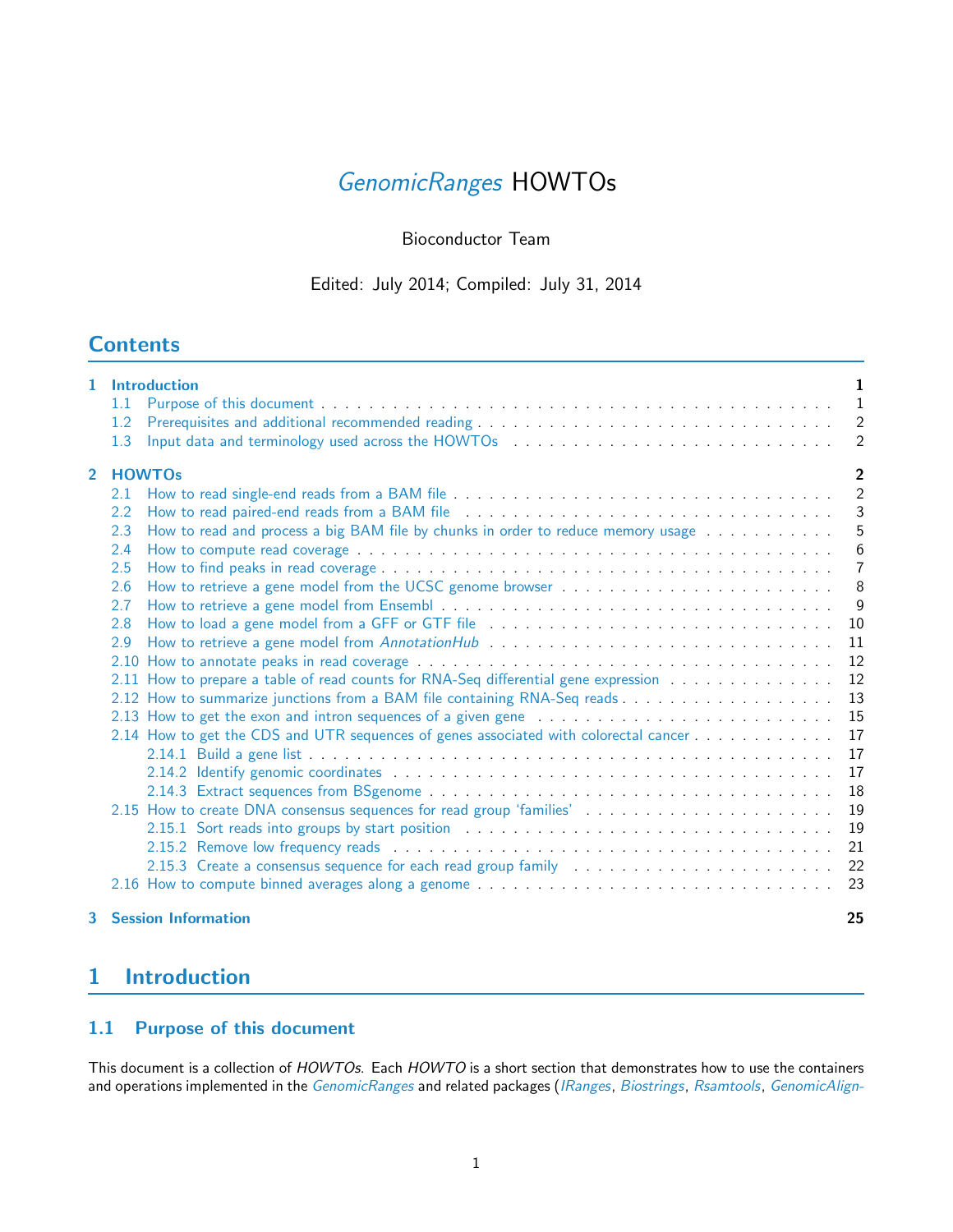[ments](http://bioconductor.org/packages/release/bioc/html/GenomicAlignments.html), [BSgenome](http://bioconductor.org/packages/release/bioc/html/BSgenome.html), and [GenomicFeatures](http://bioconductor.org/packages/release/bioc/html/GenomicFeatures.html)) to perform a task typically found in the context of a high throughput sequence analysis.

Unless stated otherwise, the HOWTOs are self contained, independent of each other, and can be studied and reproduced in any order.

### <span id="page-1-0"></span>1.2 Prerequisites and additional recommended reading

We assume the reader has some previous experience with  $R$  and with basic manipulation of GRanges, GRangesList, Rle, RleList, and DataFrame objects. See the "An Introduction to Genomic Ranges Classes" vignette located in the [GenomicRanges](http://bioconductor.org/packages/release/bioc/html/GenomicRanges.html) package (in the same folder as this document) for an introduction to these containers.

Additional recommended readings after this document are the"Software for Computing and Annotating Genomic Ranges" paper<sup>[?]</sup> and the "Counting reads with summarizeOverlaps" vignette located in the *[GenomicAlignments](http://bioconductor.org/packages/release/bioc/html/GenomicAlignments.html)* package.

To display the list of vignettes available in the [GenomicRanges](http://bioconductor.org/packages/release/bioc/html/GenomicRanges.html) package, use browseVignettes("GenomicRanges").

### <span id="page-1-1"></span>1.3 Input data and terminology used across the HOWTOs

In order to avoid repetition, input data, concepts and terms used in more than one HOWTO are described here:

- **The [pasillaBamSubset](http://bioconductor.org/packages/release/bioc/html/pasillaBamSubset.html) data package**: contains both a BAM file with single-end reads (untreated1\_chr4) and a BAM file with paired-end reads (untreated3 chr4). Each file is a subset of chr4 from the "Pasilla" experiment.
	- > library(pasillaBamSubset)
	- > untreated1\_chr4()

```
[1] "/home/hpages/R/R-3.1.1/library/pasillaBamSubset/extdata/untreated1_chr4.bam"
```
- > untreated3\_chr4()
- [1] "/home/hpages/R/R-3.1.1/library/pasillaBamSubset/extdata/untreated3\_chr4.bam"

See ?pasillaBamSubset for more information.

- > ?pasillaBamSubset
- **Gene models and TxDb objects**: A gene model is essentially a set of annotations that describes the genomic locations of the known genes, transcripts, exons, and CDS, for a given organism. In Bioconductor it is typically represented as a TxDb object but also sometimes as a GRanges or GRangesList object. The [GenomicFeatures](http://bioconductor.org/packages/release/bioc/html/GenomicFeatures.html) package contains tools for making and manipulating  $TxDb$  objects.

## <span id="page-1-2"></span>2 HOWTOs

#### <span id="page-1-3"></span>2.1 How to read single-end reads from a BAM file

As sample data we use the *[pasillaBamSubset](http://bioconductor.org/packages/release/bioc/html/pasillaBamSubset.html)* data package described in the introduction.

```
> library(pasillaBamSubset)
```

```
> un1 <- untreated1_chr4() # single-end reads
```
Several functions are available for reading BAM files into  $R$ :

```
readGAlignments()
readGAlignmentPairs()
readGAlignmentsList()
scanBam()
```
scanBam is a low-level function that returns a list of lists and is not discussed further here. See ?scanBam in the [Rsamtools](http://bioconductor.org/packages/release/bioc/html/Rsamtools.html) package for more information.

Single-end reads can be loaded with the readGAlignments function from the [GenomicAlignments](http://bioconductor.org/packages/release/bioc/html/GenomicAlignments.html) package.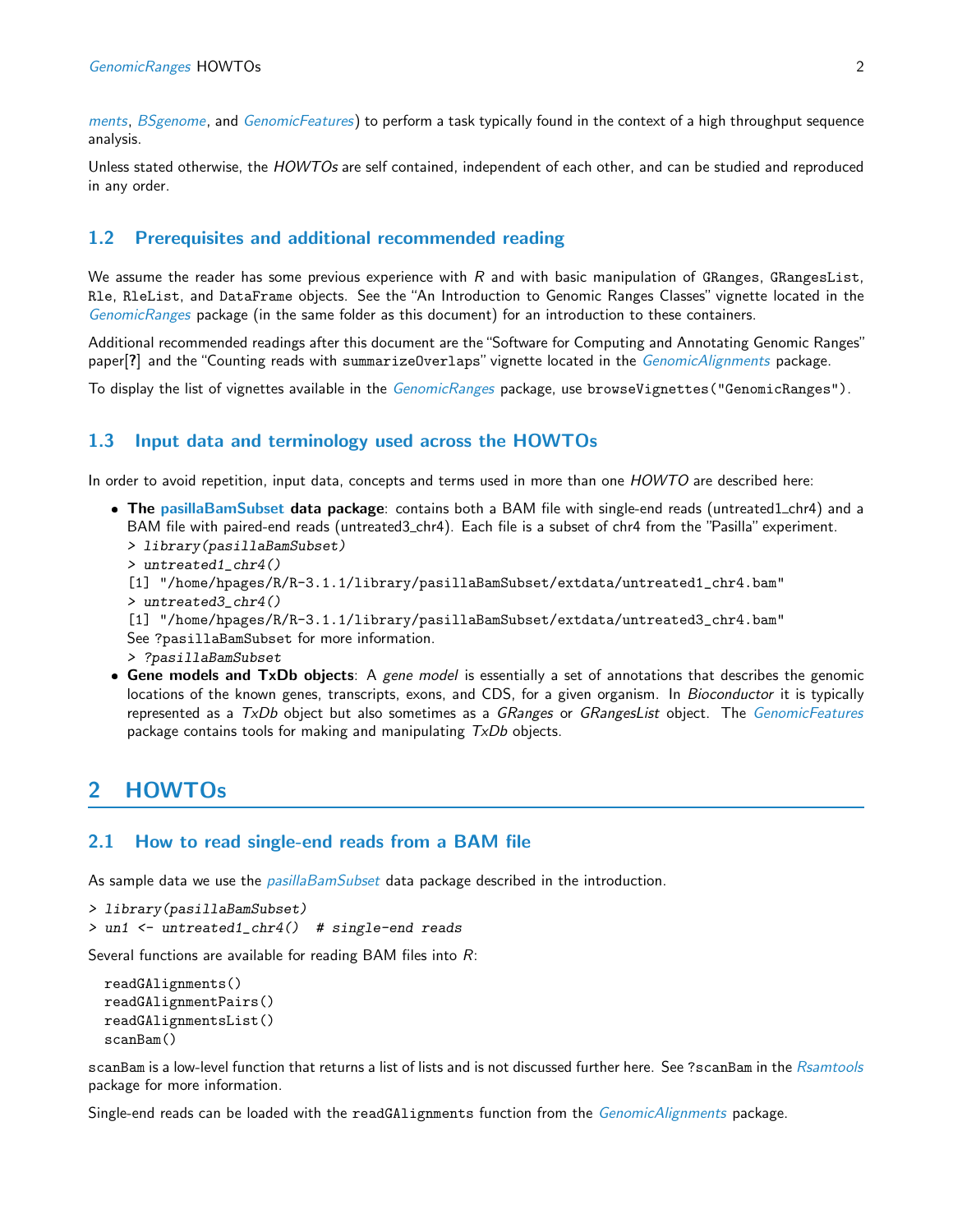```
> library(GenomicAlignments)
> gal <- readGAlignments(un1)
```
Data subsets can be specified by genomic position, field names, or flag criteria in the ScanBamParam. Here we input records that overlap position 1 to 5000 on the negative strand with flag and cigar as metadata columns.

```
> what <- c("flag", "cigar")
> which <- GRanges("chr4", IRanges(1, 5000))
> flag <- scanBamFlag(isMinusStrand = TRUE)
> param <- ScanBamParam(which=which, what=what, flag=flag)
> neg <- readGAlignments(un1, param=param)
> neg
GAlignments with 37 alignments and 2 metadata columns:
    seqnames strand cigar qwidth start end
      <Rle> <Rle> <character> <integer> <integer> <integer>
  [1] chr4 - 75M 75 892 966
  [2] chr4 - 75M 75 919 993
  [3] chr4 - 75M 75 967 1041
  ... ... ... ... ... ... ...
 [35] chr4 - 75M 75 4997 5071
 [36] chr4 - 75M 75 4998 5072
 [37] chr4 - 75M 75 4999 5073
       width njunc | flag cigar
    <integer> <integer> | <integer> <character>
  [1] 75 0 | 16 75M
  [2] 75 0 | 16 75M
  [3] 75 0 | 16 75M
  ... ... ... ... ... ...
 [35] 75 0 | 16 75M
 [36] 75 0 | 16 75M
 [37] 75 0 | 16 75M
 ---
 seqlengths:
   chr2L chr2R chr3L chr3R chr4 chrM chrX chrYHet
 23011544 21146708 24543557 27905053 1351857 19517 22422827 347038
```
Another approach to subsetting the data is to use filterBam. This function creates a new BAM file of records passing user-defined criteria. See ?filterBam in the [Rsamtools](http://bioconductor.org/packages/release/bioc/html/Rsamtools.html) package for more information.

#### <span id="page-2-0"></span>2.2 How to read paired-end reads from a BAM file

As sample data we use the *[pasillaBamSubset](http://bioconductor.org/packages/release/bioc/html/pasillaBamSubset.html)* data package described in the introduction.

```
> library(pasillaBamSubset)
```
> un3 <- untreated3\_chr4() # paired-end reads

Paired-end reads can be loaded with the readGAlignmentPairs or readGAlignmentsList function from the [Genomi](http://bioconductor.org/packages/release/bioc/html/GenomicAlignments.html)[cAlignments](http://bioconductor.org/packages/release/bioc/html/GenomicAlignments.html) package. These functions use the same mate paring algorithm but output different objects.

Let's start with readGAlignmentPairs:

```
> un3 <- untreated3_chr4()
```
> gapairs <- readGAlignmentPairs(un3)

The GAlignmentPairs class holds only pairs; reads with no mate or with ambiguous pairing are discarded. Each list element holds exactly 2 records (a mated pair). Records can be accessed as the first andlast segments in a template or as left and right alignments. See ?GAlignmentPairs in the [GenomicAlignments](http://bioconductor.org/packages/release/bioc/html/GenomicAlignments.html) package for more information.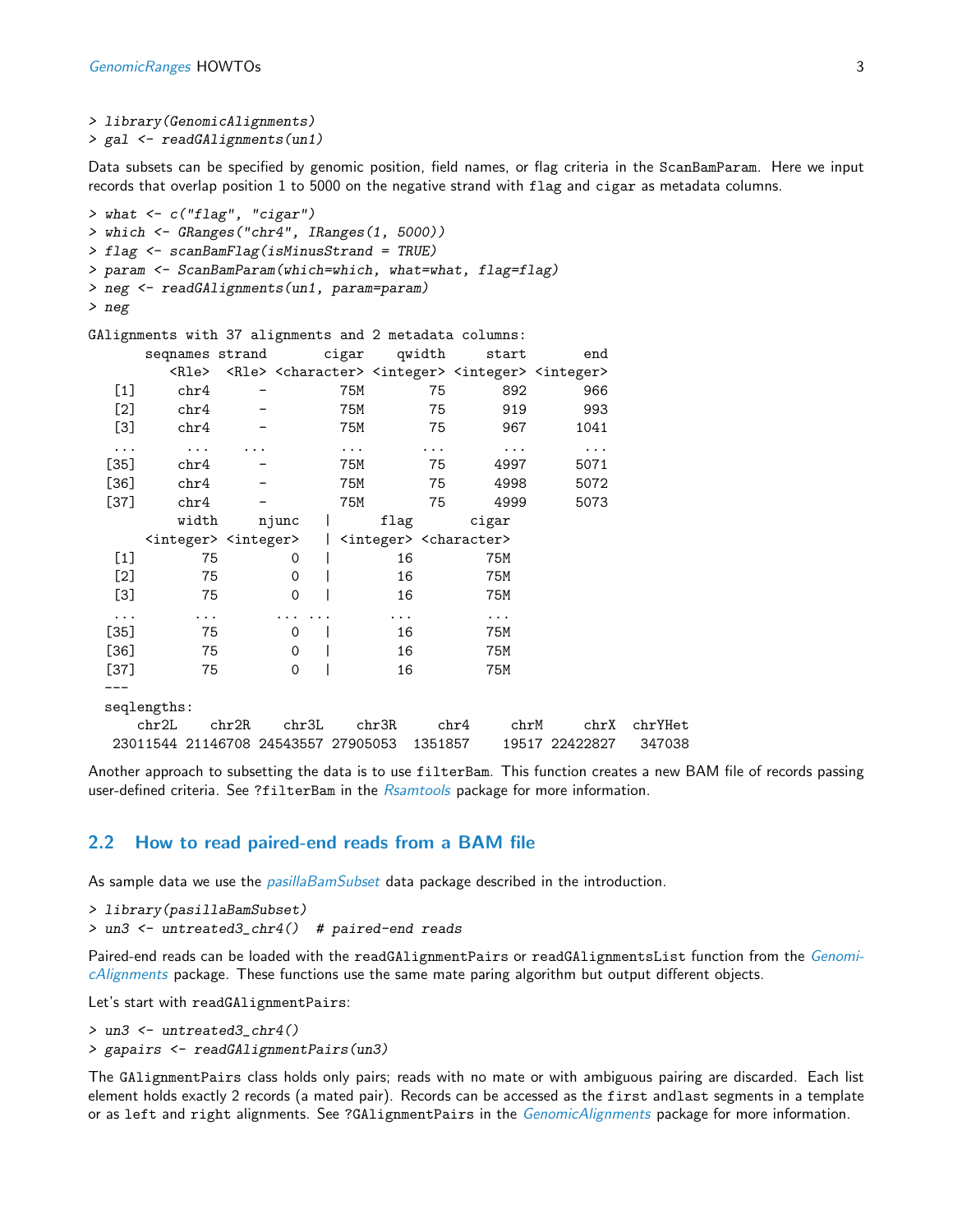#### > gapairs

GAlignmentPairs with 75346 alignment pairs and 0 metadata columns:

|                   | segnames strand | $\ddot{\cdot}$                    |                                                | ranges                |      |                | ranges                      |
|-------------------|-----------------|-----------------------------------|------------------------------------------------|-----------------------|------|----------------|-----------------------------|
|                   | <rle></rle>     | $\langle$ Rle> :                  |                                                | $\langle$ IRanges> -- |      |                | $\langle$ IRanges $\rangle$ |
| $\lceil 1 \rceil$ | chr4            | $\ddot{}$<br>$\ddot{\phantom{a}}$ |                                                | $[169, 205]$ --       |      | [326, 362]     |                             |
| $\lceil 2 \rceil$ | chr4            | $+$<br>$\ddot{\phantom{a}}$       |                                                | $[943, 979]$ --       |      | [1086, 1122]   |                             |
| $\lceil 3 \rceil$ | chr4            | $+$<br>$\ddot{\cdot}$             |                                                | $[944, 980]$ --       |      | [1119, 1155]   |                             |
| $\ddots$          | .               |                                   |                                                |                       |      |                |                             |
| [75344]           | chr4            | $\ddot{}$                         | : $[1348217, 1348253]$ -- $[1348215, 1348251]$ |                       |      |                |                             |
| [75345]           | chr4            | $+$                               | $:[1349196, 1349232]$ -- $[1349326, 1349362]$  |                       |      |                |                             |
| [75346]           | chr4            | $\ddot{}$                         | $: [1349708, 1349744]$ -- [1349838, 1349874]   |                       |      |                |                             |
|                   |                 |                                   |                                                |                       |      |                |                             |
| seqlengths:       |                 |                                   |                                                |                       |      |                |                             |
| chr2L             | chr2R           | chr3L                             | chr3R                                          | chr4                  | chrM | chrX           | chrYHet                     |
|                   |                 |                                   | 23011544 21146708 24543557 27905053            | 1351857               |      | 19517 22422827 | 347038                      |

For readGAlignmentsList, mate pairing is performed when asMates is set to TRUE on the BamFile object, otherwise records are treated as single-end.

> galist <- readGAlignmentsList(BamFile(un3, asMates=TRUE))

GAlignmentsList is a more general 'list-like' structure that holds mate pairs as well as non-mates (i.e., singletons, records with unmapped mates etc.) A mates metadata column (accessed with mcols) indicates which records were paired and is set on both the individual GAlignments and the outer list elements.

#### > galist

GAlignmentsList of length 96632:  $[[1]$ GAlignments with 2 alignments and 0 metadata columns: seqnames strand cigar qwidth start end width njunc [1] chr4 + 37M 37 169 205 37 0 [2] chr4 - 37M 37 326 362 37 0 [[2]] GAlignments with 2 alignments and 0 metadata columns: seqnames strand cigar qwidth start end width njunc [1] chr4 + 37M 37 946 982 37 0 [2] chr4 - 37M 37 986 1022 37 0  $[$ [3]] GAlignments with 2 alignments and 0 metadata columns: seqnames strand cigar qwidth start end width njunc [1] chr4 + 37M 37 943 979 37 0 [2] chr4 - 37M 37 1086 1122 37 0 ... <96629 more elements> -- seqlengths: chr2L chr2R chr3L chr3R chr4 chrM chrX chrYHet

23011544 21146708 24543557 27905053 1351857 19517 22422827 347038

Non-mated reads are returned as groups by QNAME and contain any number of records. Here the non-mate groups range in size from 1 to 9.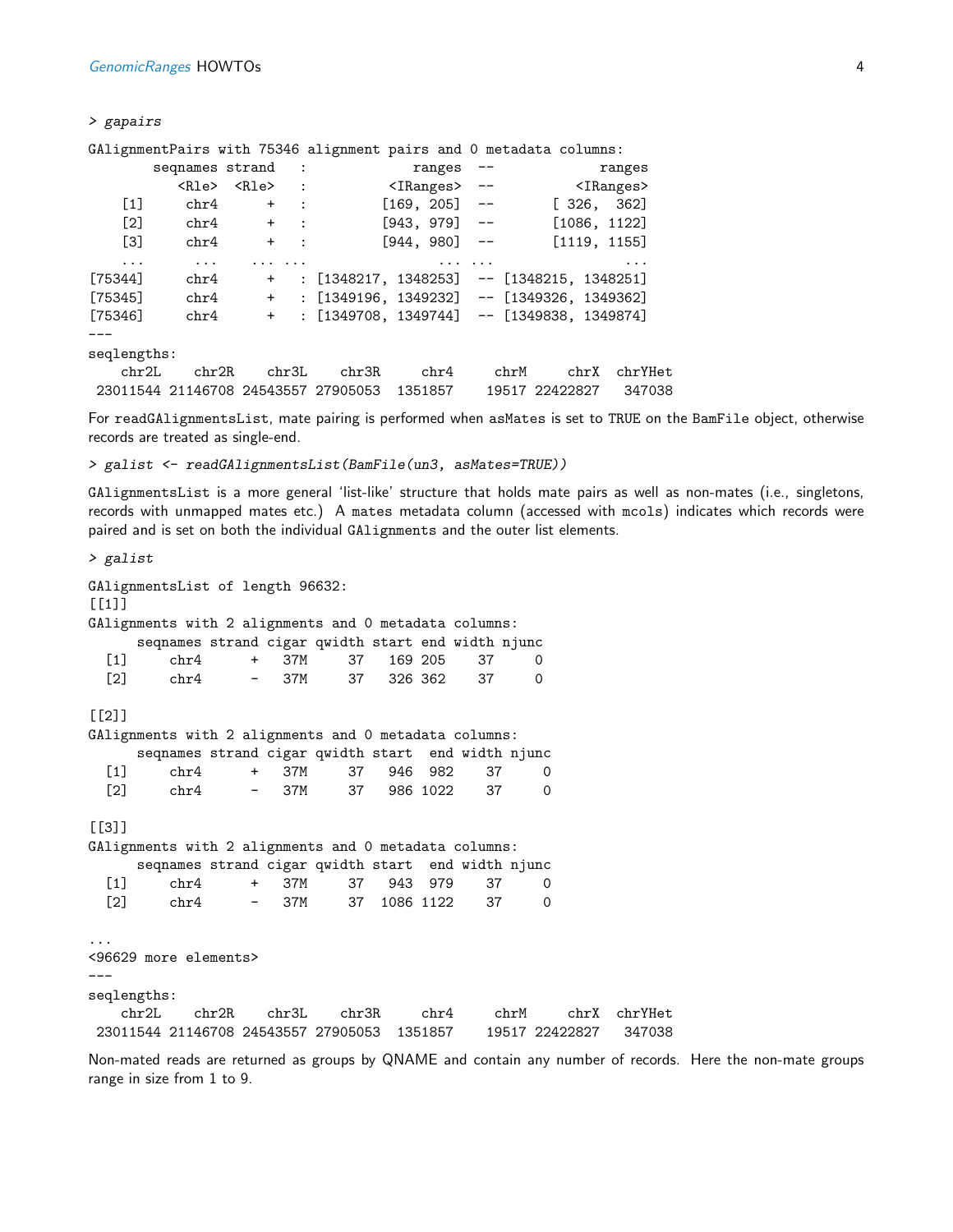```
> non_mates <- galist[unlist(mcols(galist)$mates) == FALSE]
> table(elementLengths(non_mates))
< table of extent 0 >
```
#### <span id="page-4-0"></span>2.3 How to read and process a big BAM file by chunks in order to reduce memory usage

A large BAM file can be iterated through in chunks by setting a yieldSize on the BamFile object. As sample data we use the *[pasillaBamSubset](http://bioconductor.org/packages/release/bioc/html/pasillaBamSubset.html)* data package described in the introduction.

```
> library(pasillaBamSubset)
> un1 <- untreated1_chr4()
> bf <- BamFile(un1, yieldSize=100000)
```
Iteration through a BAM file requires that the file be opened, repeatedly queried inside a loop, then closed. Repeated calls to readGAlignments without opening the file first result in the same 100000 records returned each time.

```
> open(bf)
> cvg <- NULL
> repeat {
+ chunk <- readGAlignments(bf)
+ if (length(chunk) == 0L)
+ break
+ chunk_cvg <- coverage(chunk)
+ if (is.null(cvg)) {
+ cvg <- chunk_cvg
+ } else {
+ cvg <- cvg + chunk_cvg
+ }
+ }
> close(bf)
> cvg
RleList of length 8
$chr2L
integer-Rle of length 23011544 with 1 run
 Lengths: 23011544
 Values : 0
$chr2R
integer-Rle of length 21146708 with 1 run
 Lengths: 21146708
 Values : 0
$chr3L
integer-Rle of length 24543557 with 1 run
 Lengths: 24543557
 Values : 0
$chr3R
integer-Rle of length 27905053 with 1 run
 Lengths: 27905053
 Values : 0
$chr4
integer-Rle of length 1351857 with 122061 runs
```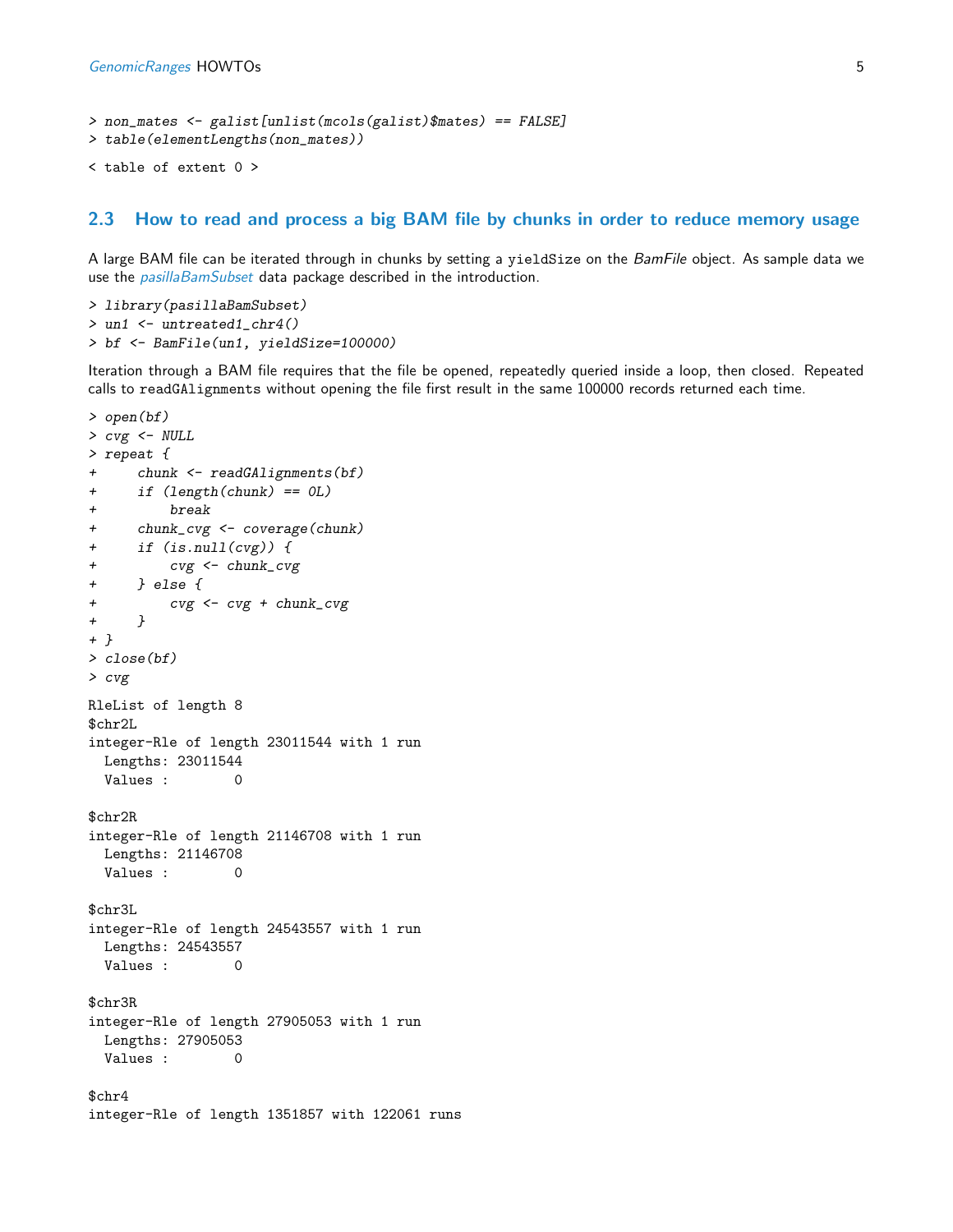| Lengths: 891 27 5 12 13 45 106 75 1600 75 1659 |  |  |  |  |  |  |
|------------------------------------------------|--|--|--|--|--|--|
| Values: 0 1 2 3 4 5 0 1 0 1 0                  |  |  |  |  |  |  |

...

<3 more elements>

#### <span id="page-5-0"></span>2.4 How to compute read coverage

The "read coverage" is the number of reads that cover a given genomic position. Computing the read coverage generally consists in computing the coverage at each position in the genome. This can be done with the coverage() function.

As sample data we use the *[pasillaBamSubset](http://bioconductor.org/packages/release/bioc/html/pasillaBamSubset.html)* data package described in the introduction.

```
> library(pasillaBamSubset)
> un1 <- untreated1_chr4() # single-end reads
> library(GenomicAlignments)
> reads1 <- readGAlignments(un1)
> cvg1 <- coverage(reads1)
> cvg1
RleList of length 8
$chr2L
integer-Rle of length 23011544 with 1 run
 Lengths: 23011544
 Values : 0
$chr2R
integer-Rle of length 21146708 with 1 run
 Lengths: 21146708
 Values : 0
$chr3L
integer-Rle of length 24543557 with 1 run
 Lengths: 24543557
 Values : 0
$chr3R
integer-Rle of length 27905053 with 1 run
 Lengths: 27905053
 Values : 0
$chr4
integer-Rle of length 1351857 with 122061 runs
 Lengths: 891 27 5 12 13 45 ... 106 75 1600 75 1659
 Values : 0 1 2 3 4 5... 0 1 0 1 0
...
<3 more elements>
Coverage on chr4:
> cvg1$chr4
integer-Rle of length 1351857 with 122061 runs
 Lengths: 891 27 5 12 13 45 ... 106 75 1600 75 1659
 Values : 0 1 2 3 4 5... 0 1 0 1 0
```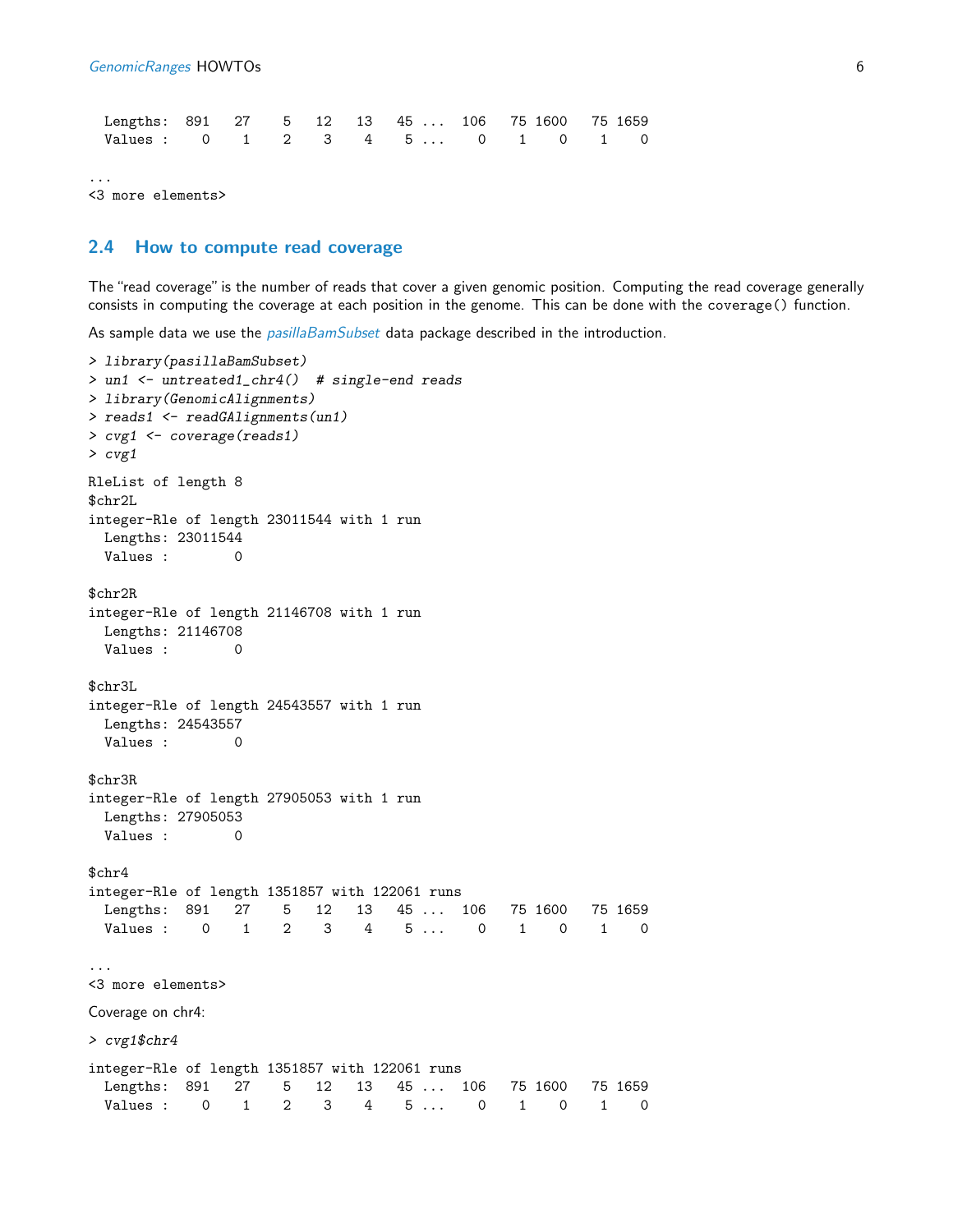Average and max coverage:

> mean(cvg1\$chr4)

[1] 11.33746

> max(cvg1\$chr4)

[1] 5627

Note that coverage() is a generic function with methods for different types of objects. See ?coverage for more information.

### <span id="page-6-0"></span>2.5 How to find peaks in read coverage

ChIP-Seq analysis usually involves finding peaks in read coverage. This process is sometimes called "peak calling" or "peak detection". Here we're only showing a naive way to find peaks in the object returned by the coverage() function. Bioconductor packages [BayesPeak](http://bioconductor.org/packages/release/bioc/html/BayesPeak.html), [bumphunter](http://bioconductor.org/packages/release/bioc/html/bumphunter.html), [Starr](http://bioconductor.org/packages/release/bioc/html/Starr.html), [CexoR](http://bioconductor.org/packages/release/bioc/html/CexoR.html), [exomePeak](http://bioconductor.org/packages/release/bioc/html/exomePeak.html), [RIPSeeker](http://bioconductor.org/packages/release/bioc/html/RIPSeeker.html), and others, provide sophisticated peak calling tools for ChIP-Seq, RIP-Seq, and other kind of high throughput sequencing data.

Let's assume cvg1 is the object returned by coverage() (see previous HOWTO for how to compute it). We can use the slice() function to find the genomic regions where the coverage is greater or equal to a given threshold.

```
> chr4_peaks <- slice(cvg1$chr4, lower=500)
> chr4_peaks
```
Views on a 1351857-length Rle subject

```
views:
```

|        | start                |                 | end width |                                            |
|--------|----------------------|-----------------|-----------|--------------------------------------------|
| $[1]$  | 86849                | 87364           |           | 516 [ 525 538 554 580<br>583<br>585<br>589 |
| [2]    | 87466                | 87810           |           | 345 [4924 4928 4941 4943 4972 5026 5039 ]  |
| [3]    | 340791               | 340798          | 8         | [508 512 506 530 521 519 518 501]          |
| $[4]$  | 340800               | 340885          |           | 86 [500 505 560 560 565 558 564 559 555 ]  |
| [5]    | 348477               | 348483          |           | 7 [503 507 501 524 515 513 512]            |
| [6]    | 348488               | 348571          |           | 84 [554 554 559 552 558 553 549 550 559 ]  |
| $[7]$  | 692512               | 692530          |           | 19 [502 507 508 518 520 522 524 526 547 ]  |
| [8]    | 692551               | 692657          | 107       | [530 549 555 635 645]<br>723 725 ]         |
| [9]    | 692798               | 692800          |           | 3 [503 500 503]                            |
| .      |                      |                 | $\cdots$  |                                            |
| [34]   | 1054306 1054306      |                 |           | 1 [502]                                    |
| $[35]$ |                      | 1054349 1054349 |           | 1 [501]                                    |
| $[36]$ |                      | 1054355 1054444 |           | 90 [510 521 525 532 532 539 549 555 557 ]  |
| [37]   |                      | 1054448 1054476 |           | 29 [502 507 516 517 508 517 525 528 532 ]  |
| [38]   |                      | 1054479 1054482 |           | 4 [504 503 506 507]                        |
| $[39]$ |                      | 1054509 1054509 |           | 1 [500]                                    |
| [40]   |                      | 1054511 1054511 |           | 1 [502]                                    |
| [41]   |                      | 1054521 1054623 |           | 103 [529 521 529 530 524 525 547 540 536 ] |
|        | [42] 1054653 1054717 |                 |           | 65 [520 519 516 528 526 585 591 589 584 ]  |
|        |                      |                 |           | > length(chr4_peaks) # nb of peaks         |

[1] 42

The weight of a given peak can be defined as the number of aligned nucleotides that belong to the peak (a.k.a. the area under the peak in mathematics). It can be obtained with sum():

> sum(chr4\_peaks)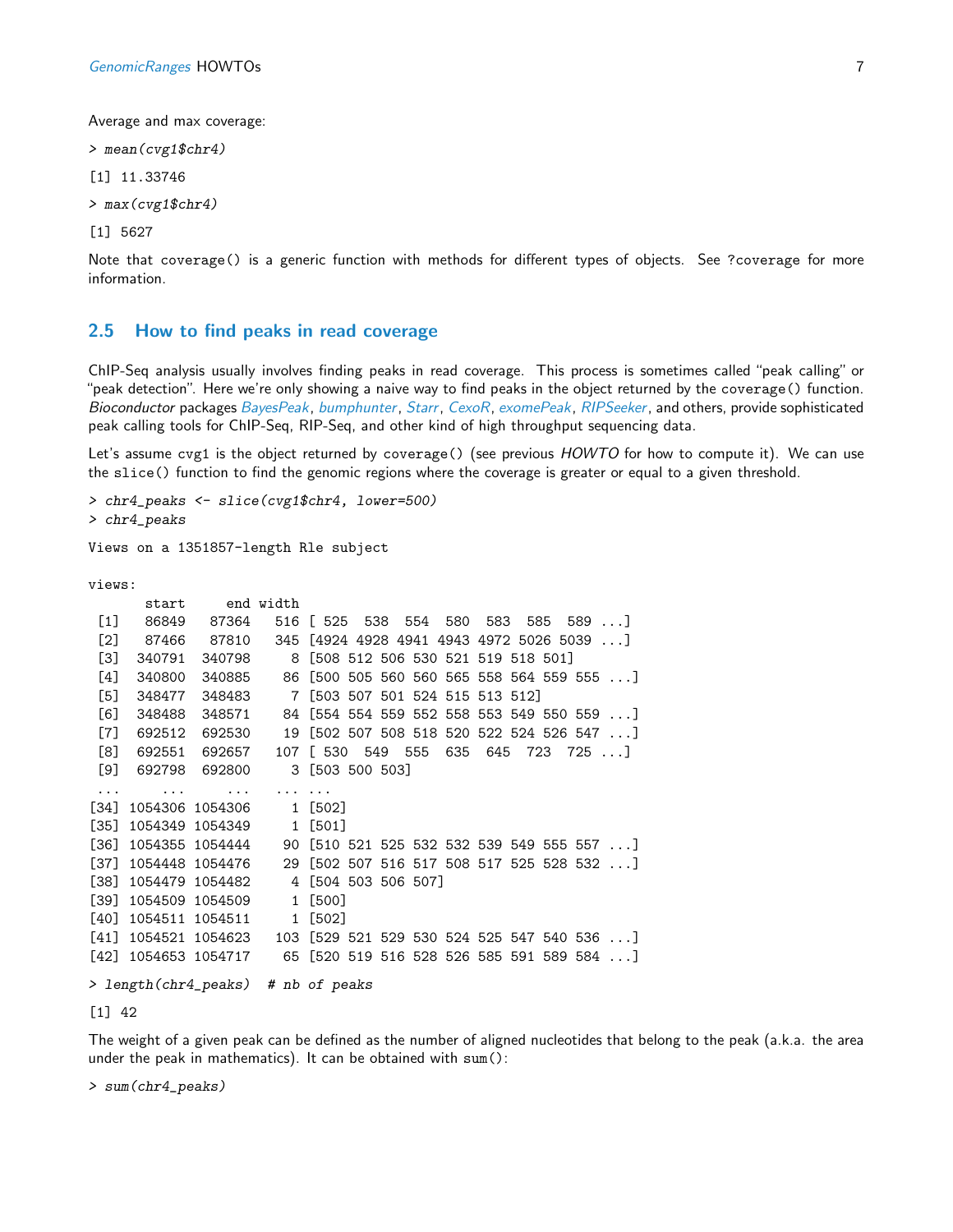|      |                                        | [1] 1726347 1300700   4115   52301   3575   51233   10382   95103 |     |                          |          |                      |                  |     |
|------|----------------------------------------|-------------------------------------------------------------------|-----|--------------------------|----------|----------------------|------------------|-----|
|      | [9] 1506 500                           |                                                                   |     | 2051 500                 |          | 5834 10382 92163 500 |                  |     |
|      |                                        | $[17]$ 88678 1512 500 11518 14514 5915 3598 7821                  |     |                          |          |                      |                  |     |
|      | $\begin{bmatrix} 25 \end{bmatrix}$ 511 | 508                                                               | 503 |                          | 500 1547 |                      | 8961 43426 22842 |     |
| [33] | 503                                    | 502                                                               |     | 501 51881 15116 2020 500 |          |                      |                  | 502 |
|      | [41] 67010 40496                       |                                                                   |     |                          |          |                      |                  |     |

### <span id="page-7-0"></span>2.6 How to retrieve a gene model from the UCSC genome browser

See introduction for a quick description of what gene models and  $TxDb$  objects are. We can use the makeTranscript-DbFromUCSC() function from the [GenomicFeatures](http://bioconductor.org/packages/release/bioc/html/GenomicFeatures.html) package to import a UCSC genome browser track as a TxDb object.

> library(GenomicFeatures)

> ### Internet connection required! Can take several minutes...

> txdb <- makeTranscriptDbFromUCSC(genome="sacCer2", tablename="ensGene")

See ?makeTranscriptDbFromUCSC in the *[GenomicFeatures](http://bioconductor.org/packages/release/bioc/html/GenomicFeatures.html)* package for more information.

Note that some of the most frequently used gene models are available as TxDb packages. A TxDb package consists of a pre-made TxDb object wrapped into an annotation data package. Go to [http://bioconductor.org/packages/](http://bioconductor.org/packages/release/BiocViews.html#___TxDb) [release/BiocViews.html#\\_\\_\\_TxDb](http://bioconductor.org/packages/release/BiocViews.html#___TxDb) to browse the list of available TxDb packages.

> library(TxDb.Hsapiens.UCSC.hg19.knownGene)

> txdb <- TxDb.Hsapiens.UCSC.hg19.knownGene

```
> txdb
```
TxDb object: | Db type: TranscriptDb | Supporting package: GenomicFeatures | Data source: UCSC | Genome: hg19 | Organism: Homo sapiens | UCSC Table: knownGene | Resource URL: http://genome.ucsc.edu/ | Type of Gene ID: Entrez Gene ID | Full dataset: yes | miRBase build ID: GRCh37 | transcript\_nrow: 82960 | exon\_nrow: 289969 | cds\_nrow: 237533 | Db created by: GenomicFeatures package from Bioconductor | Creation time: 2014-03-17 16:15:59 -0700 (Mon, 17 Mar 2014) | GenomicFeatures version at creation time: 1.15.11 | RSQLite version at creation time: 0.11.4 | DBSCHEMAVERSION: 1.0

Extract the transcript coordinates from this gene model:

> transcripts(txdb)

GRanges with 82960 ranges and 2 metadata columns:

| $tx_id$             | ranges strand |                                 | segnames |                   |
|---------------------|---------------|---------------------------------|----------|-------------------|
| <integer></integer> |               | <iranges> <rle></rle></iranges> | R        |                   |
|                     |               | [11874, 14409]                  | chr1     | $\lceil 1 \rceil$ |
| 2                   | $+$           | [11874, 14409]                  | chr1     | $\lceil 2 \rceil$ |
| 3                   |               | [11874, 14409]                  | chr1     | [3]               |
| .                   |               | $\cdots$                        | $\cdots$ | $\cdots$          |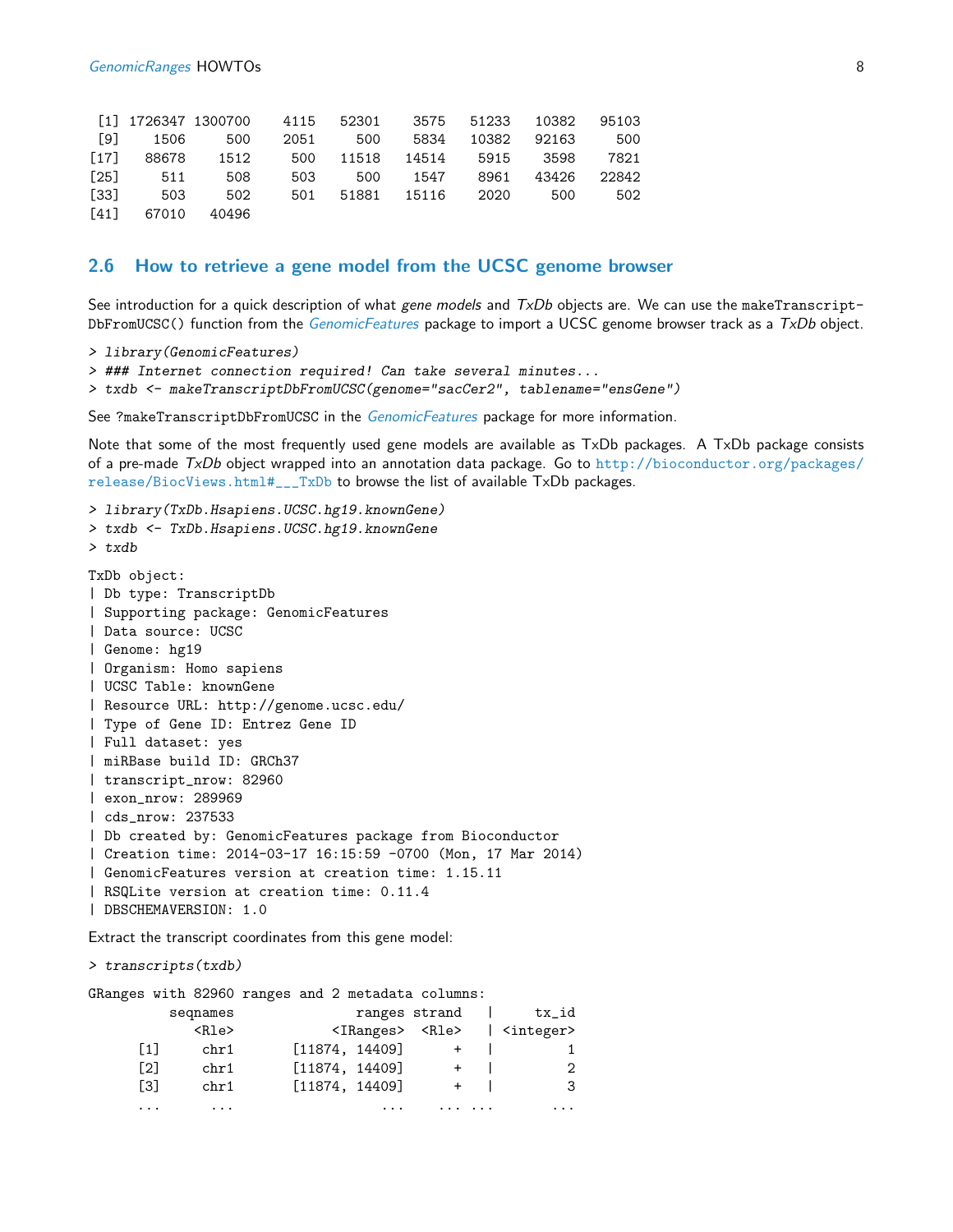| $[82958]$         | chrY [27607404, 27607432] |           |               | 78805            |  |
|-------------------|---------------------------|-----------|---------------|------------------|--|
| [82959]           | chrY [27635919, 27635954] |           |               | 78806            |  |
| [82960]           | chrY [59358329, 59360854] |           |               | 78807            |  |
|                   | $tx_name$                 |           |               |                  |  |
|                   | <character></character>   |           |               |                  |  |
| $\lceil 1 \rceil$ | $uc001$ aaa. $3$          |           |               |                  |  |
| $[2]$             | uc010nxq.1                |           |               |                  |  |
| [3]               | uc010nxr.1                |           |               |                  |  |
| .                 | $\cdots$                  |           |               |                  |  |
| [82958]           | $uc004f$ wz.3             |           |               |                  |  |
| [82959]           | uc022cpd.1                |           |               |                  |  |
| [82960]           | uc011ncc.1                |           |               |                  |  |
|                   |                           |           |               |                  |  |
| seqlengths:       |                           |           |               |                  |  |
|                   | chr1                      |           | $chr2 \ldots$ | $chrUn_g1000249$ |  |
|                   | 249250621                 | 243199373 |               | 38502            |  |

### <span id="page-8-0"></span>2.7 How to retrieve a gene model from Ensembl

See introduction for a quick description of what gene models and  $TxDb$  objects are. We can use the makeTranscript-DbFromBiomart() function from the [GenomicFeatures](http://bioconductor.org/packages/release/bioc/html/GenomicFeatures.html) package to retrieve a gene model from the Ensembl Mart.

```
> library(GenomicFeatures)
> ### Internet connection required! Can take several minutes...
> txdb <- makeTranscriptDbFromBiomart(biomart="ensembl",
+ dataset="hsapiens_gene_ensembl")
```
See ?makeTranscriptDbFromBiomart in the *[GenomicFeatures](http://bioconductor.org/packages/release/bioc/html/GenomicFeatures.html)* package for more information.

Note that some of the most frequently used gene models are available as TxDb packages. A TxDb package consists of a pre-made TxDb object wrapped into an annotation data package. Go to [http://bioconductor.org/packages/](http://bioconductor.org/packages/release/BiocViews.html#___TxDb) [release/BiocViews.html#\\_\\_\\_TxDb](http://bioconductor.org/packages/release/BiocViews.html#___TxDb) to browse the list of available TxDb packages.

```
> library(TxDb.Athaliana.BioMart.plantsmart21)
> txdb <- TxDb.Athaliana.BioMart.plantsmart21
> txdb
TxDb object:
| Db type: TranscriptDb
| Supporting package: GenomicFeatures
| Data source: BioMart
| Organism: Arabidopsis thaliana
| Resource URL: www.biomart.org:80
| BioMart database: plants_mart_21
| BioMart database version: ENSEMBL PLANTS 21 (EBI UK)
| BioMart dataset: athaliana_eg_gene
| BioMart dataset description: Arabidopsis thaliana genes (TAIR10 (2010-09-TAIR10))
| BioMart dataset version: TAIR10 (2010-09-TAIR10)
| Full dataset: yes
| miRBase build ID: NA
| transcript_nrow: 41671
| exon_nrow: 171013
| cds_nrow: 0
| Db created by: GenomicFeatures package from Bioconductor
| Creation time: 2014-03-17 16:26:40 -0700 (Mon, 17 Mar 2014)
| GenomicFeatures version at creation time: 1.15.11
```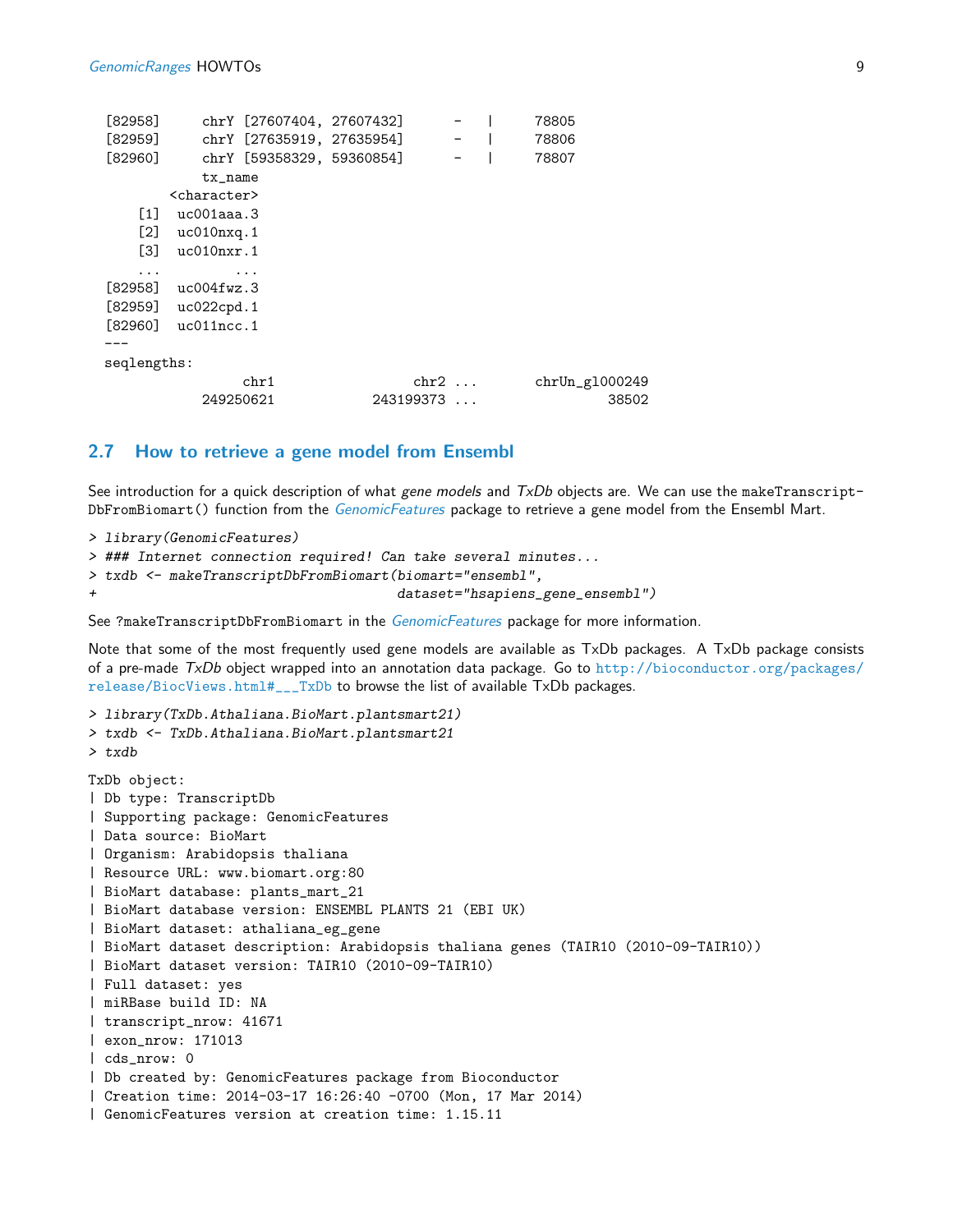| RSQLite version at creation time: 0.11.4 | DBSCHEMAVERSION: 1.0

Extract the exon coordinates from this gene model:

```
> exons(txdb)
```

```
GRanges with 171013 ranges and 1 metadata column:
       seqnames ranges strand | exon_id
         <Rle> <IRanges> <Rle> | <integer>
    [1] 1 [3631, 3913] + | 1
    [2] 1 [3996, 4276] + | 2
    [3] 1 [4486, 4605] + | 3
    ... ... ... ... ... ...
 [171011] Pt [137869, 137940] - | 171011
 [171012] Pt [144921, 145154] - | 171012
 [171013] Pt [145291, 152175] - | 171013
 ---
 seqlengths:
```
1 2 3 4 5 Mt Pt

NA NA NA NA NA NA NA

### <span id="page-9-0"></span>2.8 How to load a gene model from a GFF or GTF file

See introduction for a quick description of what gene models and  $TxDb$  objects are. We can use the makeTranscript-DbFromGFF() function from the *[GenomicFeatures](http://bioconductor.org/packages/release/bioc/html/GenomicFeatures.html)* package to import a GFF or GTF file as a TxDb object.

```
> library(GenomicFeatures)
> gff_file <- system.file("extdata", "a.gff3", package="GenomicFeatures")
> txdb <- makeTranscriptDbFromGFF(gff_file, format="gff3")
> txdb
TxDb object:
| Db type: TxDb
| Supporting package: GenomicFeatures
| Data source: /home/hpages/R/R-3.1.1/library/GenomicFeatures/extdata/a.gff3
| Organism: NA
| miRBase build ID: NA
| transcript_nrow: 488
| exon_nrow: 1268
| cds_nrow: 1258
| Db created by: GenomicFeatures package from Bioconductor
| Creation time: 2014-07-31 11:09:34 -0700 (Thu, 31 Jul 2014)
| GenomicFeatures version at creation time: 1.17.13
| RSQLite version at creation time: 0.11.4
| DBSCHEMAVERSION: 1.0
```
See ?makeTranscriptDbFromGFF in the [GenomicFeatures](http://bioconductor.org/packages/release/bioc/html/GenomicFeatures.html) package for more information.

Extract the exon coordinates grouped by gene from this gene model:

```
> exonsBy(txdb, by="gene")
GRangesList of length 488:
$gene:Solyc00g005000.2
GRanges with 2 ranges and 2 metadata columns:
       seqnames ranges strand | exon_id
          <Rle> <IRanges> <Rle> | <integer>
```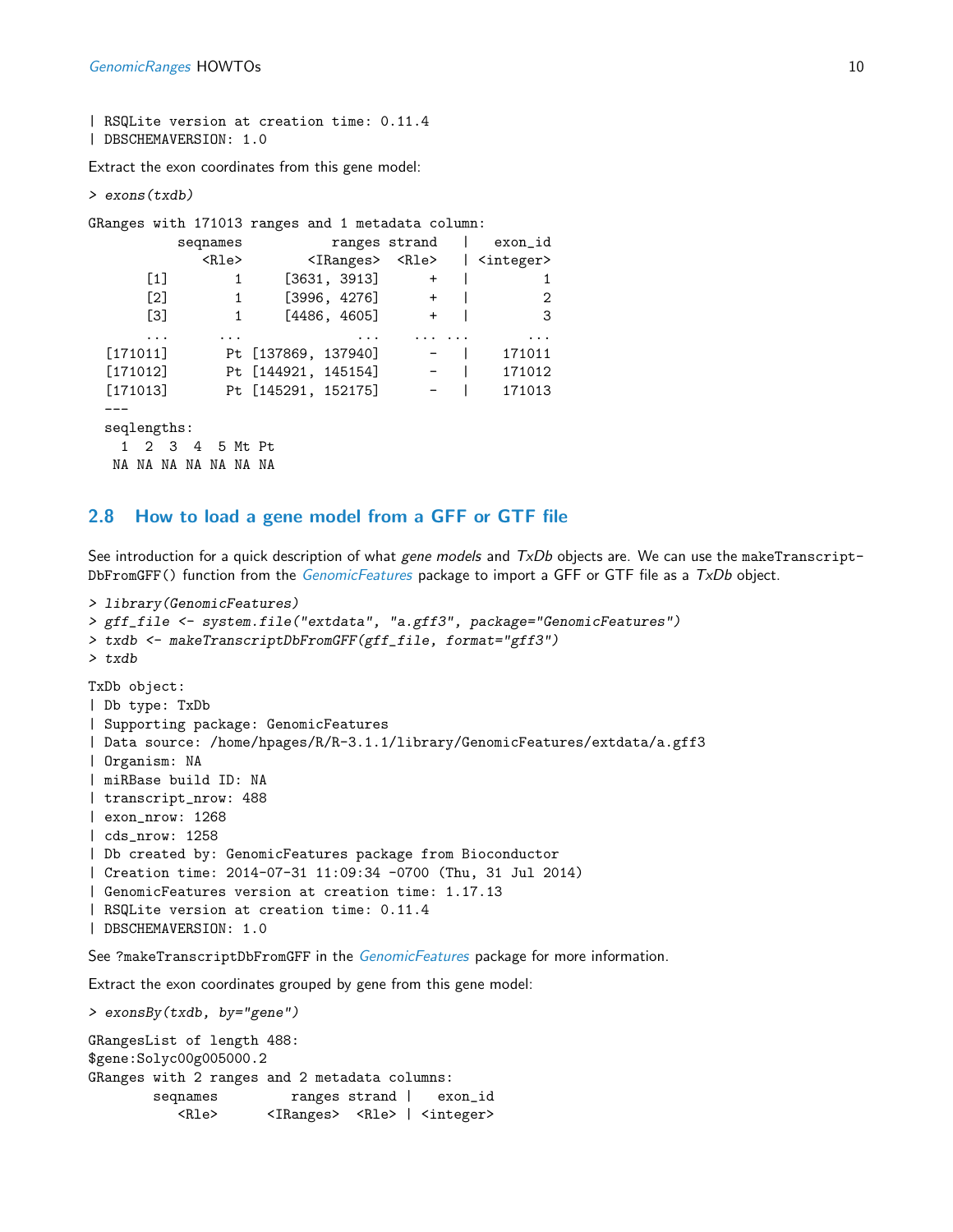```
[1] SL2.40ch00 [16437, 17275] + | 1
 [2] SL2.40ch00 [17336, 18189] + | 2
                   exon_name
                 <character>
 [1] exon:Solyc00g005000.2.1.1
 [2] exon:Solyc00g005000.2.1.2
$gene:Solyc00g005020.1
GRanges with 3 ranges and 2 metadata columns:
       seqnames ranges strand | exon_id
 [1] SL2.40ch00 [68062, 68211] + | 3
 [2] SL2.40ch00 [68344, 68568] + | 4
 [3] SL2.40ch00 [68654, 68764] + | 5exon_name
 [1] exon:Solyc00g005020.1.1.1
 [2] exon:Solyc00g005020.1.1.2
 [3] exon:Solyc00g005020.1.1.3
$gene:Solyc00g005040.2
GRanges with 4 ranges and 2 metadata columns:
       seqnames ranges strand | exon_id
 [1] SL2.40ch00 [550920, 550945] + | 6
 [2] SL2.40ch00 [551034, 551132] + | 7
 [3] SL2.40ch00 [551218, 551250] + | 8
 [4] SL2.40ch00 [551343, 551576] + | 9
                   exon_name
 [1] exon:Solyc00g005040.2.1.1
 [2] exon:Solyc00g005040.2.1.2
 [3] exon:Solyc00g005040.2.1.3
 [4] exon:Solyc00g005040.2.1.4
...
<485 more elements>
---
seqlengths:
SL2.40ch00
       NA
```
#### <span id="page-10-0"></span>2.9 How to retrieve a gene model from [AnnotationHub](http://bioconductor.org/packages/release/bioc/html/AnnotationHub.html)

When a gene model is not available as a GRanges or GRangesList object or as a Bioconductor data package, it may be available on [AnnotationHub](http://bioconductor.org/packages/release/bioc/html/AnnotationHub.html). In this HOWTO, will look for a gene model for Drosophila melanogaster on AnnotationHub. Create a 'hub' and filter on Drosophila melanogaster:

```
> library(AnnotationHub)
> ### Internet connection required!
> hub <- AnnotationHub()
> filters(hub) <- list(Species="Drosophila melanogaster")
```
There are 87 files that match Drosophila melanogaster.

```
> length(hub)
> head(names(hub))
```
Retrieve a dm3 file as a GRanges.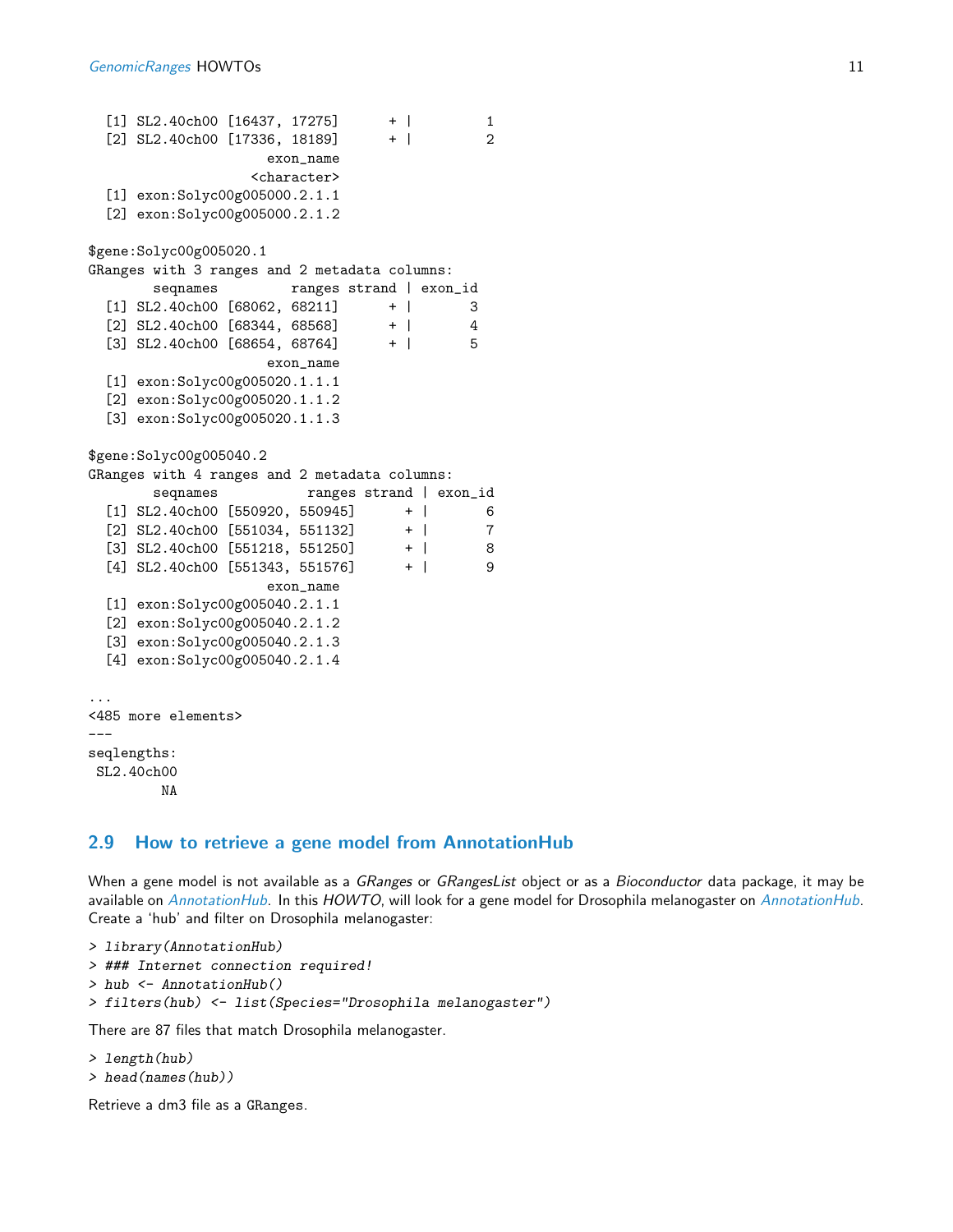> gr <- hub\$goldenpath.dm3.database.ensGene\_0.0.1.RData > summary(gr)

The metadata fields contain the details of file origin and content.

```
> names(metadata(gr)[[2]])
> metadata(gr)[[2]]$Tags
```
Split the *GRanges* object by gene name to get a *GRangesList* object of transcript ranges grouped by gene.

```
> txbygn <- split(gr, gr$name)
```
You can now use txbygn with the summarizeOverlaps function to prepare a table of read counts for RNA-Seq differential gene expression.

Note that before passing txbygn to summarizeOverlaps, you should confirm that the seqlevels (chromosome names) in it match those in the BAM file. See ?renameSeqlevels, ?keepSeqlevels and ?seqlevels for examples of renaming seqlevels.

#### <span id="page-11-0"></span>2.10 How to annotate peaks in read coverage

[coming soon...]

#### <span id="page-11-1"></span>2.11 How to prepare a table of read counts for RNA-Seq differential gene expression

Methods for RNA-Seq gene expression analysis generally require a table of counts that summarize the number of reads that overlap or 'hit' a particular gene. In this HOWTO we count with the summarizeOverlaps function from the [GenomicAlignments](http://bioconductor.org/packages/release/bioc/html/GenomicAlignments.html) package and create a count table from the results.

Other packages that provide read counting are [Rsubread](http://bioconductor.org/packages/release/bioc/html/Rsubread.html) and [easyRNASeq](http://bioconductor.org/packages/release/bioc/html/easyRNASeq.html). The [parathyroidSE](http://bioconductor.org/packages/release/bioc/html/parathyroidSE.html) package vignette contains a workflow on counting and other common operations required for differential expression analysis.

As sample data we use the *[pasillaBamSubset](http://bioconductor.org/packages/release/bioc/html/pasillaBamSubset.html)* data package described in the introduction.

```
> library(pasillaBamSubset)
```

```
> un1 <- untreated1_chr4() # single-end reads
```
summarizeOverlaps requires the name of a BAM file(s) and a gene model to count against. See introduction for a quick description of what a gene models is. The gene model must match the genome build the reads in the BAM file were aligned to. For the pasilla data this is dm3 Dmelanogaster which is available as a Bioconductor package. Load the package and extract the exon ranges grouped by gene:

```
> library(TxDb.Dmelanogaster.UCSC.dm3.ensGene)
```

```
> exbygene <- exonsBy(TxDb.Dmelanogaster.UCSC.dm3.ensGene, "gene")
```
exbygene is a *GRangesList* object with one list element per gene in the gene model.

summarizeOverlaps automatically sets a yieldSize on large BAM files and iterates over them in chunks. When reading paired-end data set the singleEnd argument to FALSE. See ?summarizeOverlaps for details reguarding the count modes and additional arguments.

```
> library(GenomicAlignments)
```
> se <- summarizeOverlaps(exbygene, un1, mode="IntersectionNotEmpty")

The return object is a SummarizedExperiment with counts in the assays slot.

```
> class(se)
```

```
[1] "SummarizedExperiment"
attr(,"package")
[1] "GenomicRanges"
```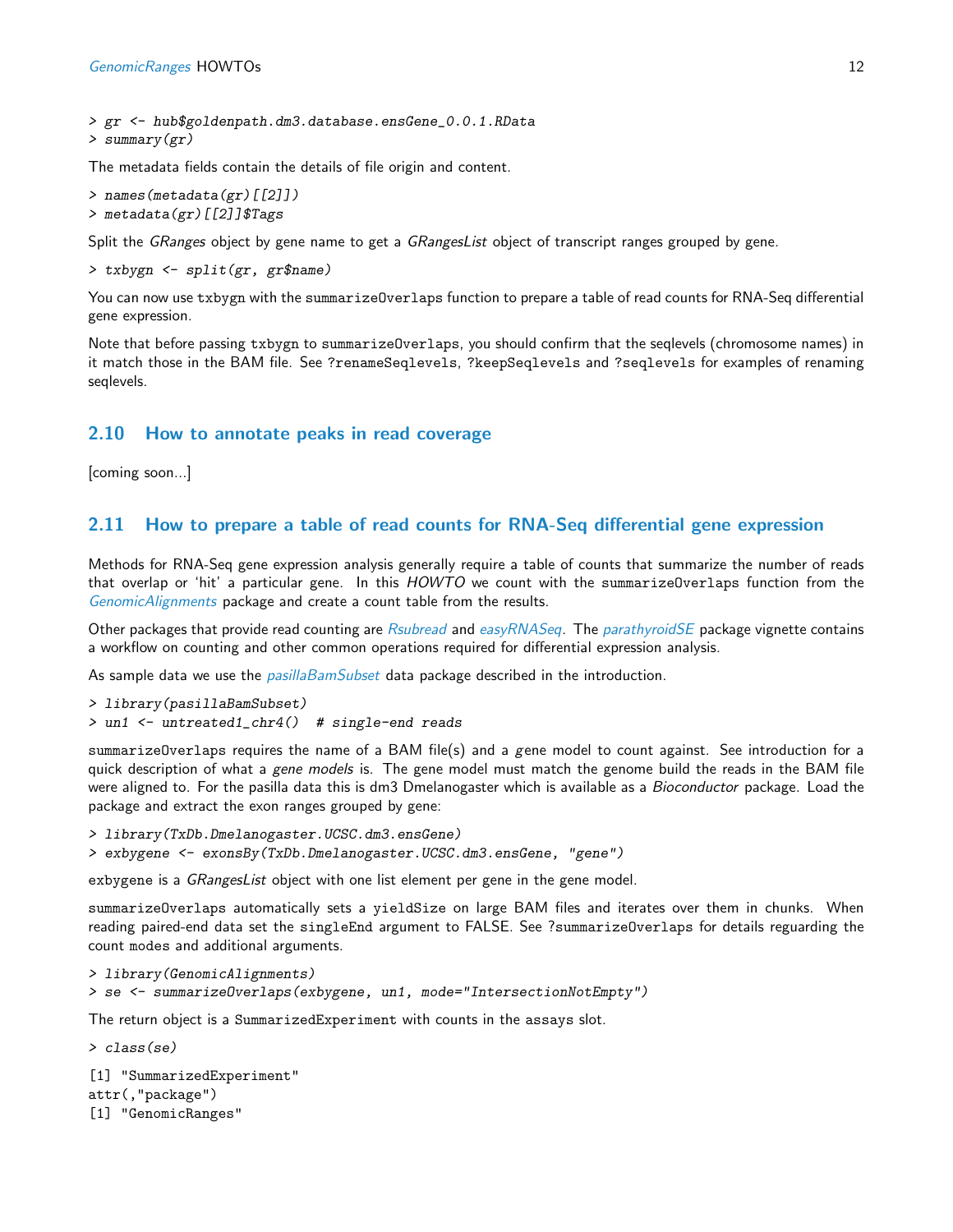> head(table(assays(se)\$counts)) 0 1 2 3 4 5 15593 1 3 1 4 1 The count vector is the same length as exbygene: > identical(length(exbygene), length(assays(se)\$counts)) [1] TRUE A copy of exbygene is stored in the rowData slot: > rowData(se) GRangesList of length 15682: \$FBgn0000003 GRanges with 1 range and 2 metadata columns: seqnames ranges strand | exon\_id exon\_name <Rle> <IRanges> <Rle> | <integer> <character> [1] chr3R [2648220, 2648518] + | 45123 <NA> \$FBgn0000008 GRanges with 13 ranges and 2 metadata columns: seqnames ranges strand | exon\_id exon\_name [1] chr2R [18024494, 18024531] + | 20314 <NA> [2] chr2R [18024496, 18024713] + | 20315 <NA> [3] chr2R [18024938, 18025756] + | 20316 <NA> ... ... ... ... ... ... ... [11] chr2R [18059821, 18059938] + | 20328 <NA> [12] chr2R [18060002, 18060339] + | 20329 <NA> [13] chr2R [18060002, 18060346] + | 20330 <NA> ... <15680 more elements> -- seqlengths: chr2L chr2R chr3L ... chrXHet chrYHet chrUextra 23011544 21146708 24543557 ... 204112 347038 29004656

Two popular packages for RNA-Seq differential gene expression are *[DESeq](http://bioconductor.org/packages/release/bioc/html/DESeq.html)* and [edgeR](http://bioconductor.org/packages/release/bioc/html/edgeR.html). Tables of counts per gene are required for both and can be easily created with a vector of counts. Here we use the counts from our SummarizedExperiment object:

> library(DESeq) > deseq <- newCountDataSet(assays(se)\$counts, rownames(colData(se))) > library(edgeR)

> edger <- DGEList(assays(se)\$counts, group=rownames(colData(se)))

#### <span id="page-12-0"></span>2.12 How to summarize junctions from a BAM file containing RNA-Seq reads

As sample data we use the *[pasillaBamSubset](http://bioconductor.org/packages/release/bioc/html/pasillaBamSubset.html)* data package described in the introduction.

```
> library(pasillaBamSubset)
> un1 <- untreated1_chr4() # single-end reads
> library(GenomicAlignments)
> reads1 <- readGAlignments(un1)
```

```
> reads1
```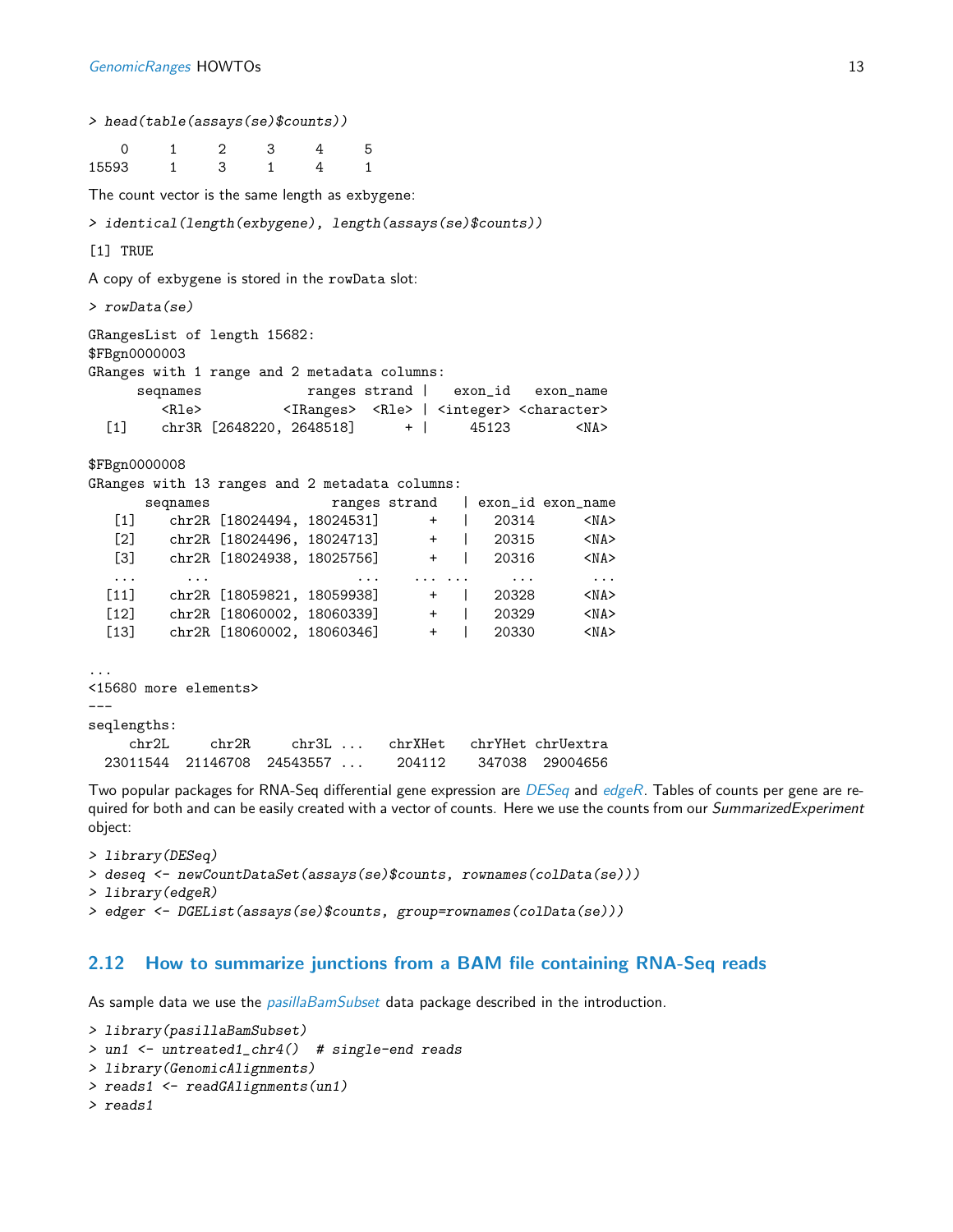| GAlignments with 204355 alignments and 0 metadata columns: |                                         |           |                                                                                                             |         |         |                |         |
|------------------------------------------------------------|-----------------------------------------|-----------|-------------------------------------------------------------------------------------------------------------|---------|---------|----------------|---------|
|                                                            | seqnames strand                         |           | cigar                                                                                                       | qwidth  | start   | end            |         |
|                                                            |                                         |           | <rle> <rle> <character> <integer> <integer> <integer></integer></integer></integer></character></rle></rle> |         |         |                |         |
| $[1]$                                                      | chr4                                    |           | 75M                                                                                                         | 75      | 892     | 966            |         |
| $[2]$                                                      | chr4                                    |           | 75M                                                                                                         | 75      | 919     | 993            |         |
| [3]                                                        | chr4                                    | $+$       | 75M                                                                                                         | 75      | 924     | 998            |         |
|                                                            | $\cdots$                                |           | .                                                                                                           | .       | .       | .              |         |
| [204353]                                                   | chr4                                    | $\ddot{}$ | 75M                                                                                                         | 75      | 1348268 | 1348342        |         |
| $[204354]$                                                 | chr4                                    |           | 75M                                                                                                         | 75      | 1348449 | 1348523        |         |
| $[204355]$                                                 | chr4                                    |           | 75M                                                                                                         | 75      | 1350124 | 1350198        |         |
|                                                            | width                                   | njunc     |                                                                                                             |         |         |                |         |
|                                                            | <integer> <integer></integer></integer> |           |                                                                                                             |         |         |                |         |
| $[1]$                                                      | 75                                      |           | 0                                                                                                           |         |         |                |         |
| $[2]$                                                      | 75                                      |           | $\Omega$                                                                                                    |         |         |                |         |
| [3]                                                        | 75                                      |           | $\Omega$                                                                                                    |         |         |                |         |
|                                                            | .                                       |           |                                                                                                             |         |         |                |         |
| [204353]                                                   | 75                                      |           | 0                                                                                                           |         |         |                |         |
| [204354]                                                   | 75                                      |           | $\Omega$                                                                                                    |         |         |                |         |
| [204355]                                                   | 75                                      |           | $\Omega$                                                                                                    |         |         |                |         |
|                                                            |                                         |           |                                                                                                             |         |         |                |         |
| seqlengths:                                                |                                         |           |                                                                                                             |         |         |                |         |
| chr2L                                                      | chr2R                                   | chr3L     | chr3R                                                                                                       | chr4    | chrM    | chrX           | chrYHet |
|                                                            |                                         |           | 23011544 21146708 24543557 27905053                                                                         | 1351857 |         | 19517 22422827 | 347038  |

For each alignment, the aligner generated a CIGAR string that describes its "geometry", that is, the locations of insertions, deletions and junctions in the alignment. See the SAM Spec available on the SAMtools website for the details ([http:](http://samtools.sourceforge.net/) [//samtools.sourceforge.net/](http://samtools.sourceforge.net/)).

The summarizeJunctions() function from the [GenomicAlignments](http://bioconductor.org/packages/release/bioc/html/GenomicAlignments.html) package can be used to summarize the junctions in reads1.

> junc\_summary <- summarizeJunctions(reads1) > junc\_summary

```
GRanges with 910 ranges and 3 metadata columns:
```

| ---5°   | $m = 0.12$ $m = 0.12$ | $\frac{1}{2}$           |                                 |               |      |      |                                         |         |
|---------|-----------------------|-------------------------|---------------------------------|---------------|------|------|-----------------------------------------|---------|
|         | seqnames              |                         |                                 | ranges strand |      |      | score plus_score                        |         |
|         | <rle></rle>           |                         | <iranges> <rle></rle></iranges> |               |      |      | <integer> <integer></integer></integer> |         |
| [1]     | chr4                  |                         | [5246, 11972]                   | $\ast$        |      | 3    |                                         |         |
| $[2]$   | chr4                  |                         | [10346, 10637]                  | $\ast$        |      |      |                                         |         |
| [3]     | chr4                  |                         | [27102, 27166]                  | $\ast$        |      | 13   | 11                                      |         |
|         |                       |                         |                                 |               |      |      |                                         |         |
| $[908]$ |                       | chr4 [1333752, 1346734] |                                 | $\ast$        |      |      | 0                                       |         |
| [909]   |                       | chr4 [1334150, 1347141] |                                 | $\ast$        |      |      |                                         | 1       |
| $[910]$ |                       | chr4 [1334557, 1347539] |                                 | $\ast$        |      |      | 0                                       |         |
|         | minus_score           |                         |                                 |               |      |      |                                         |         |
|         | <integer></integer>   |                         |                                 |               |      |      |                                         |         |
| [1]     |                       | 2                       |                                 |               |      |      |                                         |         |
| [2]     |                       | $\Omega$                |                                 |               |      |      |                                         |         |
| $[3]$   |                       | $\overline{2}$          |                                 |               |      |      |                                         |         |
| .       |                       |                         |                                 |               |      |      |                                         |         |
| [908]   |                       | 1                       |                                 |               |      |      |                                         |         |
| [909]   |                       | $\Omega$                |                                 |               |      |      |                                         |         |
| $[910]$ |                       |                         |                                 |               |      |      |                                         |         |
|         |                       |                         |                                 |               |      |      |                                         |         |
|         | seqlengths:           |                         |                                 |               |      |      |                                         |         |
|         | chr2L                 | chr2R                   | chr3L                           | chr3R         | chr4 | chrM | ${\tt chrX}$                            | chrYHet |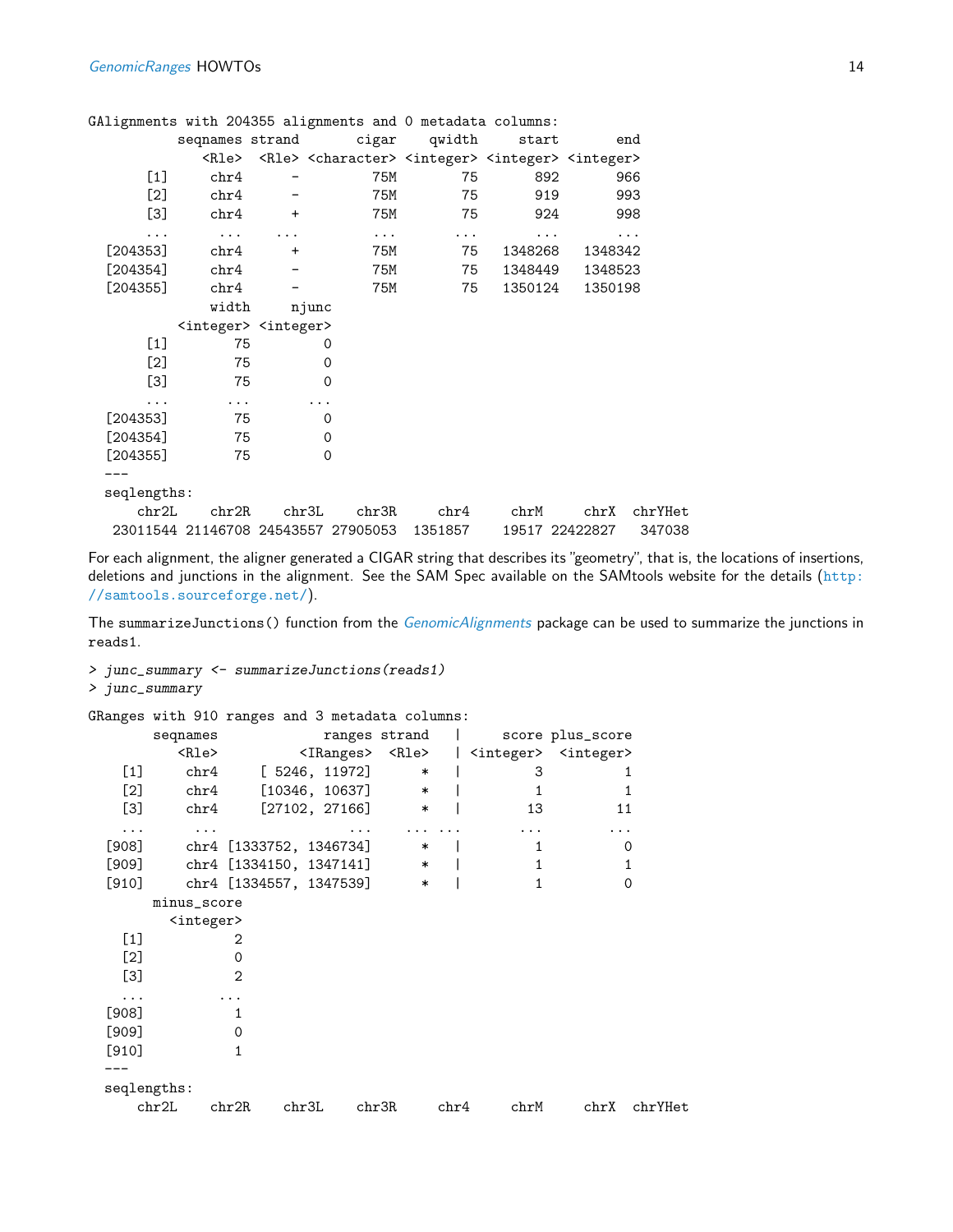23011544 21146708 24543557 27905053 1351857 19517 22422827 347038

See ?summarizeJunctions in the *[GenomicAlignments](http://bioconductor.org/packages/release/bioc/html/GenomicAlignments.html)* package for more information.

#### <span id="page-14-0"></span>2.13 How to get the exon and intron sequences of a given gene

The exon and intron sequences of a gene are essentially the DNA sequences of the introns and exons of all known transcripts of the gene. The first task is to identify all transcripts associated with the gene of interest. Our sample gene is the human TRAK2 which is involved in regulation of endosome-to-lysosome trafficking of membrane cargo. The Entrez gene id is '66008'.

> trak2 <- "66008"

The [TxDb.Hsapiens.UCSC.hg19.knownGene](http://bioconductor.org/packages/release/bioc/html/TxDb.Hsapiens.UCSC.hg19.knownGene.html) data package contains the gene model corresponding to the UCSC 'Known Genes' track.

> library(TxDb.Hsapiens.UCSC.hg19.knownGene)

> txdb <- TxDb.Hsapiens.UCSC.hg19.knownGene

The transcript ranges for all the genes in the gene model can be extracted with the transcriptsBy function from the [GenomicFeatures](http://bioconductor.org/packages/release/bioc/html/GenomicFeatures.html) package. They will be returned in a named GRangesList object containing all the transcripts grouped by gene. In order to keep only the transcripts of the TRAK2 gene we will subset the GRangesList object using the [[ operator.

```
> library(GenomicFeatures)
> trak2_txs <- transcriptsBy(txdb, by="gene")[[trak2]]
> trak2_txs
GRanges with 2 ranges and 2 metadata columns:
    seqnames ranges strand | tx_id tx_name
       <Rle> <IRanges> <Rle> | <integer> <character>
 [1] chr2 [202241930, 202316319] - | 12552 uc002uyb.4
 [2] chr2 [202259851, 202316319] - | 12553 uc002uyc.2
 ---
 seqlengths:
               chr1 chr2 ... chrUn_gl000249
           249250621 243199373 ... 38502
```
trak2\_txs is a GRanges object with one range per transcript in the TRAK2 gene. The transcript names are stored in the tx\_name metadata column. We will need them to subset the extracted intron and exon regions:

```
> trak2_tx_names <- mcols(trak2_txs)$tx_name
> trak2_tx_names
```
[1] "uc002uyb.4" "uc002uyc.2"

The exon and intron genomic ranges for all the transcripts in the gene model can be extracted with the exonsBy and intronsByTranscript functions, respectively. Both functions return a GRangesList object. Then we keep only the exon and intron for the transcripts of the TRAK2 gene by subsetting each GRangesList object by the TRAK2 transcript names.

Extract the exon regions:

```
> trak2_exbytx <- exonsBy(txdb, "tx", use.names=TRUE)[trak2_tx_names]
> elementLengths(trak2_exbytx)
uc002uyb.4 uc002uyc.2
       16 8
... and the intron regions:
```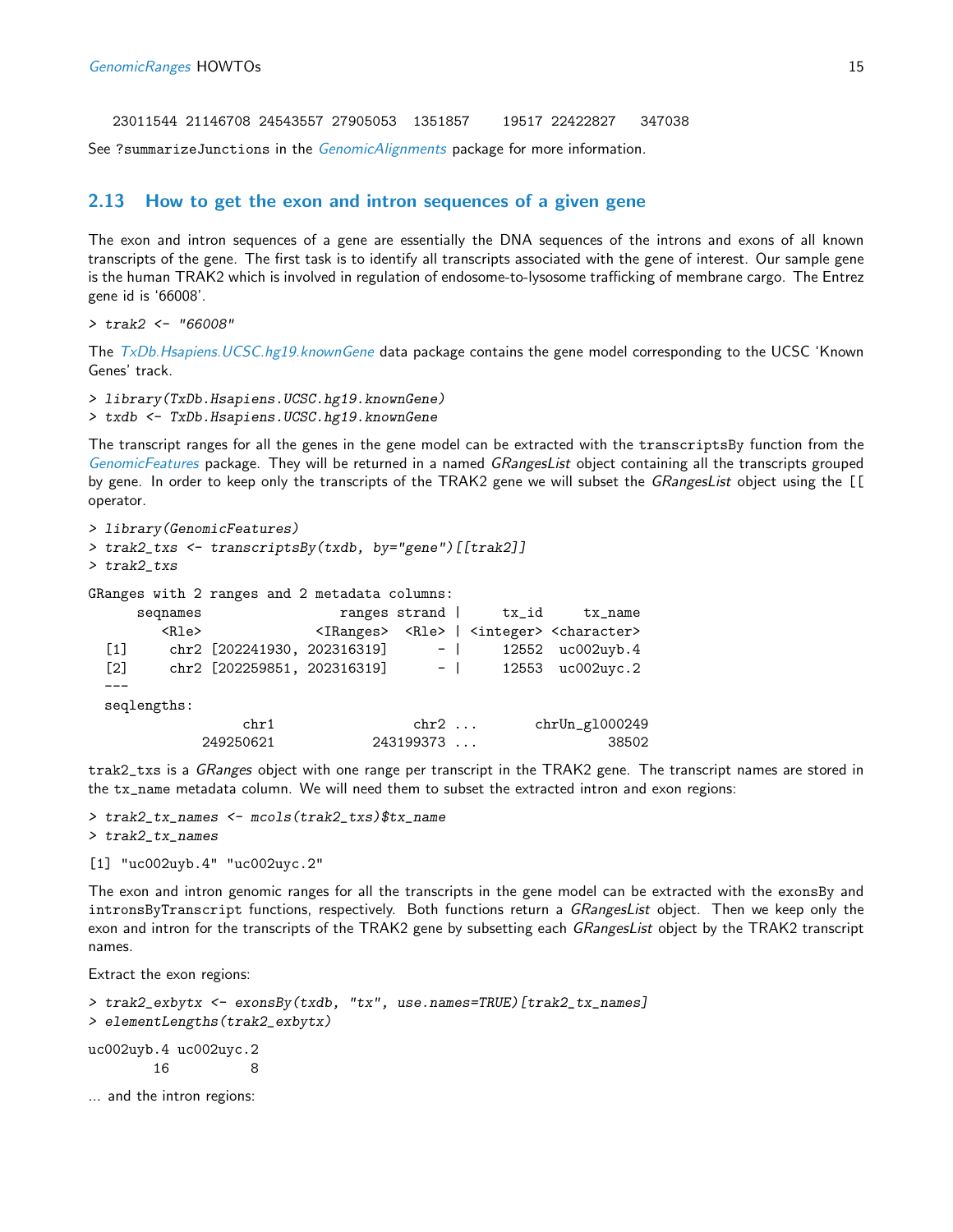```
> trak2_inbytx <- intronsByTranscript(txdb, use.names=TRUE)[trak2_tx_names]
> elementLengths(trak2_inbytx)
uc002uyb.4 uc002uyc.2
       15
Biostrings package can
be used to query a BSgenome object with a set of genomic ranges and retrieve the corresponding DNA sequences.
> library(BSgenome.Hsapiens.UCSC.hg19)
Extract the exon sequences:
> trak2_ex_seqs <- getSeq(Hsapiens, trak2_exbytx)
> trak2_ex_seqs
DNAStringSetList of length 2
```

```
[["uc002uyb.4"]] GCTGGGAGAGTGGCTCTCCTTTGGCTTCCCCAATTGTGTGGGGCTGCCATT...
[["uc002uyc.2"]] GCTGGGAGAGTGGCTCTCCTTTGGCTTCCCAATTGTGTGGGGCTGCCATT...
> trak2_ex_seqs[["uc002uyb.4"]]
  A DNAStringSet instance of length 16
     width seq
 [1] 247 GCTGGGAGAGTGGCTCTCCTTTGGCTTCC...CGGACGACAGAGGATGCCGAACCACTCCA
 [2] 290 GTCATGACTGTCCAAAGTATGATAATCAC...CAATCACAGAGACTCGGAGAGCATCACTG
 [3] 195 ATGTCTGCTCCAATGAGGATCTCCCTGAA...CCTTGCTGAAGAGACTTTCCGTTACATGA
 ... ... ...
[14] 267 GATCACAAACTCTGTATCACTGGCAGCAG...CATTACTTCAGCAGGTGGACCAGTTACAG
[15] 106 TTGCAACCGCCAACCCAGGAAAGTGCCTG...CCCTCTGACATCACTCAGGTTACCCCCAG
[16] 4012 CTCTGGGTTCCCTTCATTATCCTGTGGAA...TTAATAAACATGAGTAGCTTGAATTTTCA
> trak2_ex_seqs[["uc002uyc.2"]]
  A DNAStringSet instance of length 8
    width seq
[1] 247 GCTGGGAGAGTGGCTCTCCTTTGGCTTCCC...CGGACGACAGAGGATGCCGAACCACTCCA
[2] 290 GTCATGACTGTCCAAAGTATGATAATCACA...CAATCACAGAGACTCGGAGAGCATCACTG
[3] 195 ATGTCTGCTCCAATGAGGATCTCCCTGAAG...CCTTGCTGAAGAGACTTTCCGTTACATGA
[4] 77 TTCTAGGCACAGACAGGGTGGAGCAGATGA...TCGACATGGTTACACATCTCCTGGCAGAG
[5] 117 AGGGATCGTGATCTGGAACTCGCTGCTCGA...AGGAGCAATTGGGACAAGCCTTTGATCAA
[6] 210 GTTAATCAGCTGCAGCATGAGCTATGCAAG...AAGAAGAGAATATGGCTCTTCGATCCAAG
[7] 79 GCTTGTCACATAAAGACAGAAACTGTTACC...GCTTGTCAGCGACTGTGTTAAAGAACTTC
[8] 317 GTGAAACAAATGCTCAGATGTCCAGAATGA...AGATATCATGAATAAATACTTTCAAGTCA
... and the intron sequences:
> trak2_in_seqs <- getSeq(Hsapiens, trak2_inbytx)
> trak2_in_seqs
DNAStringSetList of length 2
[["uc002uyb.4"]] GTAAGAGTGCCTGGGAAATCTGGGGCCTCACTTCTTTCCTCAGCTATATTTT...
[["uc002uyc.2"]] GTGAGTATTAACATATTCTCTTTTGTACCTTTTTGGACAATTCTTTGGTAGG...
> trak2_in_seqs[["uc002uyb.4"]]
  A DNAStringSet instance of length 15
     width seq
 [1] 2892 GTAAGAGTGCCTGGGAAATCTGGGGCCTC...GTCTCCCACTTTTTTTTTTTTTTTTTAAG
 [2] 2001 GTGAGAAGAGTGTCTGGTTGAATATGGTA...TGTATTTGCTCCCTAAAAATCTATTTCAG
```
- [3] 1218 GTAATAAATCAGTAAGGGCCCTTACTAAG...TTTCCCCTTCCTTTGTTTTGCATATTCAG
- ... ... ...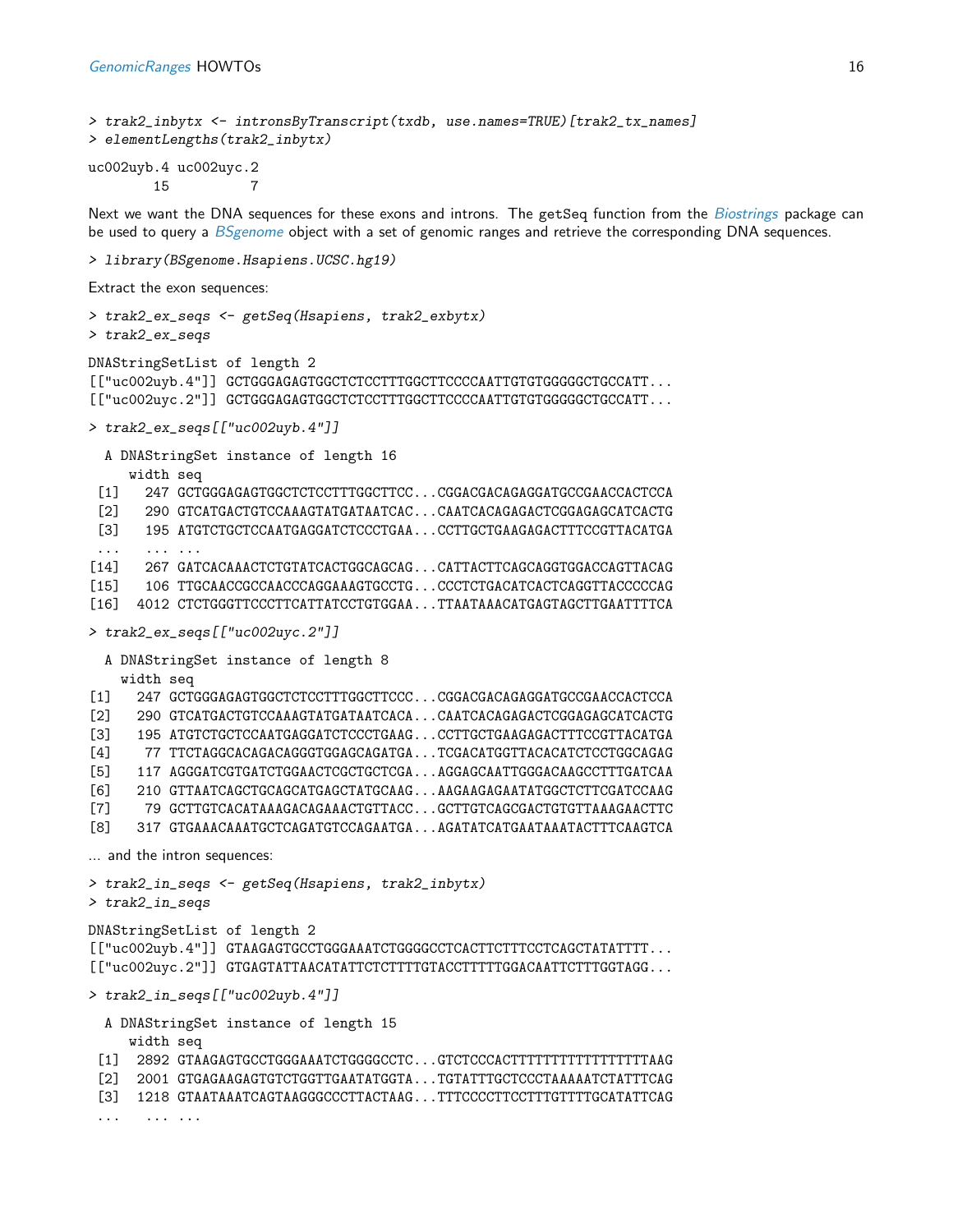| [13]              |           | 6308 GTGAGTATTTTTTTTACTCTTTTAGTTTGCTATAAATAGTTGTTTTTAACTATATTAG    |
|-------------------|-----------|--------------------------------------------------------------------|
| $[14]$            |           | 12819 GTAAGTCCAGTTTAATAAATATTGAAGTGGATTCATTTACATAGACTCTCCTCTTTAG   |
| [15]              |           | 30643 GTGAGTAAGCTGTCCGCGCAGAACCCGAAGTTCTAGTCACTTGATGTTTTTTGTTTAG   |
|                   |           | $\texttt{5}$ trak2_in_seqs[["uc002uyc.2"]]                         |
|                   |           | A DNAStringSet instance of length 7                                |
|                   | width seq |                                                                    |
| $\lceil 1 \rceil$ |           | 2057 GTGAGTATTAACATATTCTCTTTTGTACCT  AATTTAAAAAATTTTTTTTTGCTTCCAAG |
| $\lceil 2 \rceil$ |           | 564 GTACGTTCAACCTAATTGCCATTTTCCTTTATTGTCACATACTGATTTTTTTTCTTGAAG   |
| T31               |           | 1022 GTAAGCCTTTGATCAAATGTCTGCAGTATGCATGAAAATCAAGCATTTTATATGGACAG   |
| [4]               |           | 1524 GTAGGAATATCTTTTCTTTCTCCAGTACAA AGAAAAGGTGTATTTGGTATTTAACAG    |
| [5]               |           | 6308 GTGAGTATTTTTTTTACTCTTTTAGTTTGTCTATAAATAGTTGTTTTTAACTATATTAG   |
| T61               |           | 12819 GTAAGTCCAGTTTAATAATATTGAAGTGCGATTCATTTACATAGACTCTCCTCTTTAG   |
|                   |           | 30643 GTGAGTAAGCTGTCCGCGCAGAACCCGAACGTTCTAGTCACTTGATGTTTTTGTTTAG   |

#### <span id="page-16-0"></span>2.14 How to get the CDS and UTR sequences of genes associated with colorectal cancer

In this HOWTO we extract the CDS and UTR sequences of genes involved in colorectal cancer. The workflow extends the ideas presented in the previous HOWTO and suggests an approach for identifying disease-related genes.

#### <span id="page-16-1"></span>2.14.1 Build a gene list

We start with a list of gene or transcript ids. If you do not have pre-defined list one can be created with the [KEGG.db](http://bioconductor.org/packages/release/bioc/html/KEGG.db.html) and [KEGGgraph](http://bioconductor.org/packages/release/bioc/html/KEGGgraph.html) packages. Updates to the data in the [KEGG.db](http://bioconductor.org/packages/release/bioc/html/KEGG.db.html) package are no longer available, however, the resource is still useful for identifying pathway names and ids.

Create a table of KEGG pathways and ids and search on the term 'cancer'.

```
> library(KEGG.db)
> pathways <- toTable(KEGGPATHNAME2ID)
> pathways[grepl("cancer", pathways$path_name, fixed=TRUE),]
```
Use the "05210" id to query the KEGG web resource (accesses the currently maintained data).

```
> library(KEGGgraph)
> dest <- tempfile()
> retrieveKGML("05200", "hsa", dest, "internal")
```
The suffix of the KEGG id is the Entrez gene id. The translateKEGGID2GeneID simply removes the prefix leaving just the Entrez gene ids.

> crids <- as.character(parseKGML2DataFrame(dest)[,1]) > crgenes <- unique(translateKEGGID2GeneID(crids))

```
> head(crgenes)
```
#### <span id="page-16-2"></span>2.14.2 Identify genomic coordinates

The list of gene ids is used to extract genomic positions of the regions of interest. The Known Gene table from UCSC will be the annotation and is available as a *Bioconductor* package.

> library(TxDb.Hsapiens.UCSC.hg19.knownGene)

> txdb <- TxDb.Hsapiens.UCSC.hg19.knownGene

If an annotation is not available as a Bioconductor annotation package it may be available in [AnnotationHub](http://bioconductor.org/packages/release/bioc/html/AnnotationHub.html). Additionally, there are functions in *[GenomicFeatures](http://bioconductor.org/packages/release/bioc/html/GenomicFeatures.html)* which can retrieve data from UCSC and Ensembl to create a TxDb. See ?makeTranscriptDbFromUCSC for more information.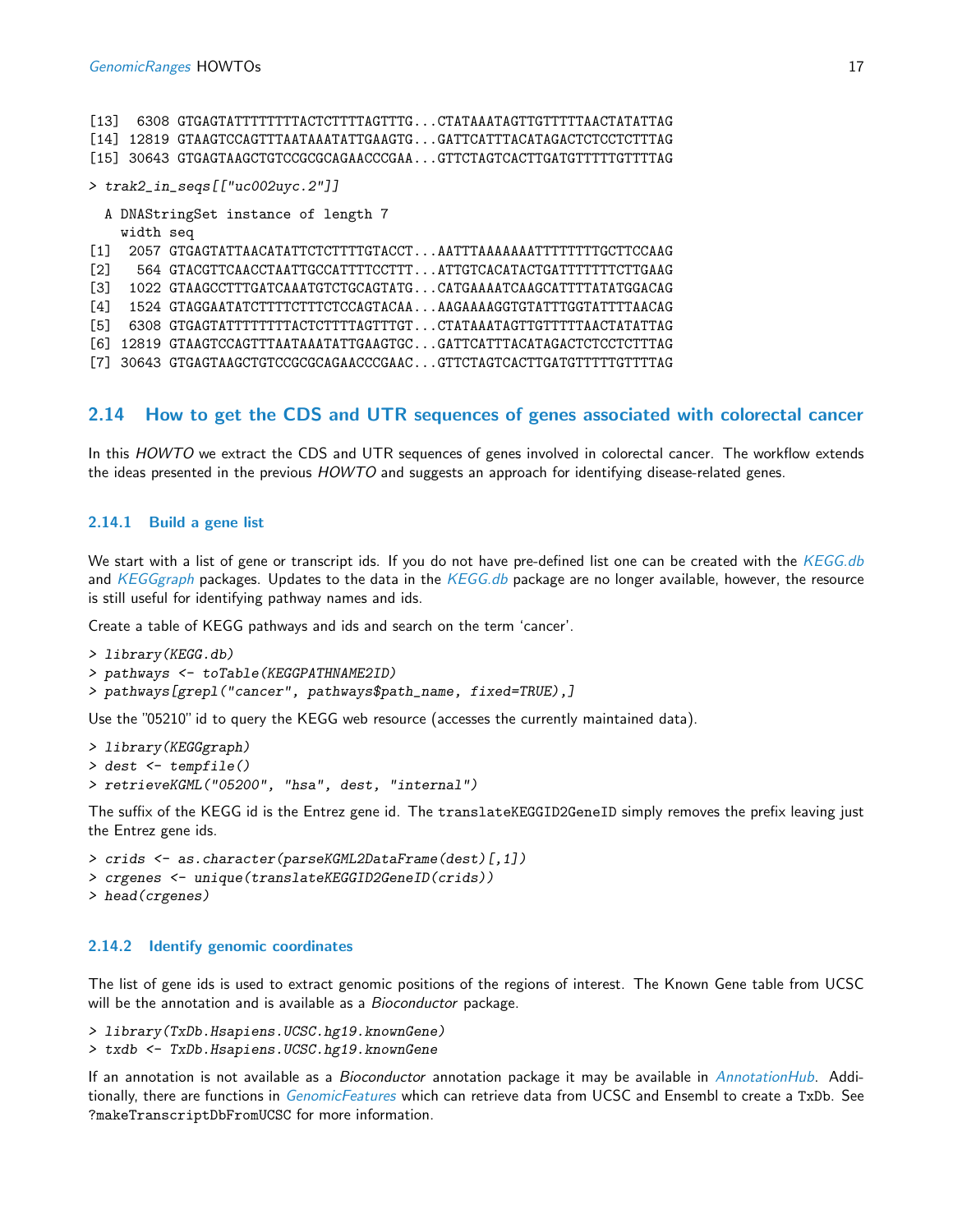As in the previous HOWTO we need to identify the transcripts corresponding to each gene. The transcript id (or name) is used to isolate the UTR and coding regions of interest. This grouping of transcript by gene is also used to re-group the final sequence results.

The transcriptsBy function outputs both the gene and transcript identifiers which we use to create a map between the two. The map is a CharacterList with gene ids as names and transcript ids as the list elements.

```
> txbygene <- transcriptsBy(txdb, "gene")[crgenes] ## subset on colorectal genes
> map <- relist(unlist(txbygene, use.names=FALSE)$tx_id, txbygene)
> map
```
Extract the UTR and coding regions.

```
> cds <- cdsBy(txdb, "tx")
> threeUTR <- threeUTRsByTranscript(txdb)
> fiveUTR <- fiveUTRsByTranscript(txdb)
```
Coding and UTR regions may not be present for all transcripts specified in map. Consequently, the subset results will not be the same length. This length discrepancy must be taken into account when re-listing the final results by gene.

```
> txid <- unlist(map, use.names=FALSE)
> cds <- cds[names(cds) %in% txid]
> threeUTR <- threeUTR[names(threeUTR) %in% txid]
> fiveUTR <- fiveUTR[names(fiveUTR) %in% txid]
```
Note the different lengths of the subset regions.

```
> length(txid) ## all possible transcripts
```

```
> length(cds)
```

```
> length(threeUTR)
```

```
> length(fiveUTR)
```
These objects are GRangesLists with the transcript id as the outer list element.

> cds

#### <span id="page-17-0"></span>2.14.3 Extract sequences from BSgenome

The BSgenome packages contain complete genome sequences for a given organism.

Load the BSgenome package for homo sapiens.

```
> library(BSgenome.Hsapiens.UCSC.hg19)
> genome <- BSgenome.Hsapiens.UCSC.hg19
```
Use extractTranscriptSeqs to extract the UTR and coding regions from the BSgenome. This function retrieves the sequences for an any GRanges or GRangesList (i.e., not just transcripts like the name implies).

> threeUTR\_seqs <- extractTranscriptSeqs(genome, threeUTR) > fiveUTR\_seqs <- extractTranscriptSeqs(genome, fiveUTR) > cds\_seqs <- extractTranscriptSeqs(genome, cds)

The return values are DNAStringSet objects.

> cds\_seqs

Our final step is to collect the coding and UTR regions (currently organzied by transcript) into groups by gene id. The relist function groups the sequences of a DNAStringSet object into a DNAStringSetList object, based on the specified skeleton argument. The skeleton must be a list-like object and only its shape (i.e. its element lengths) matters (its exact content is ignored). A simple form of skeleton is to use a partitioning object that we make by specifying the size of each partition. The partitioning objects are different for each type of region because not all transcripts had a coding or 3' or 5' UTR region defined.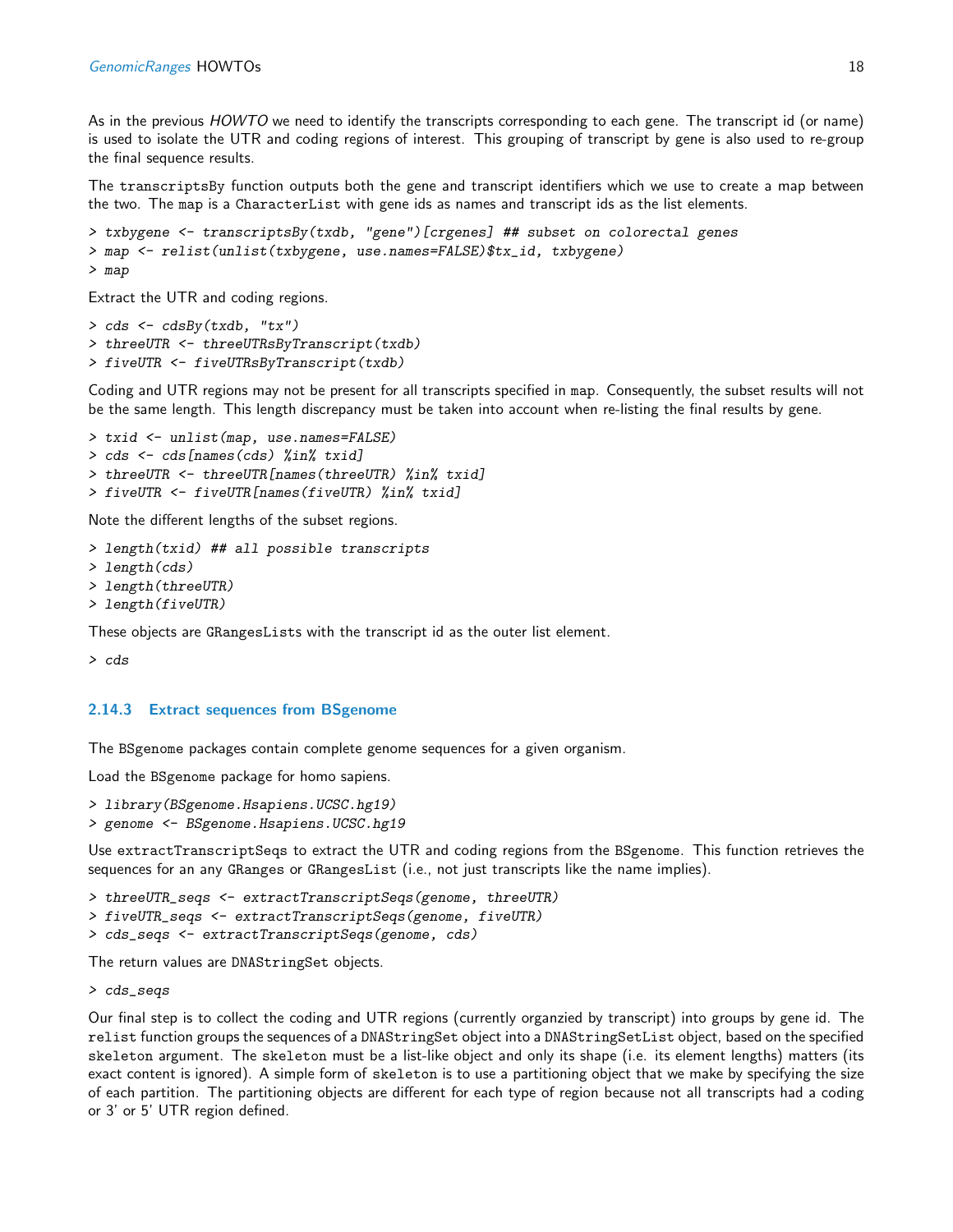```
> lst3 <- relist(threeUTR_seqs, PartitioningByWidth(sum(map %in% names(threeUTR))))
> 1st5 <- relist(fiveUTR_seqs, PartitioningByWidth(sum(map %in% names(fiveUTR))))
> lstc <- relist(cds_seqs, PartitioningByWidth(sum(map %in% names(cds))))
```
There are 239 genes in map each of which have 1 or more transcripts. The table of element lengths shows how many genes have each number of transcripts. For example, 47 genes have 1 transcript, 48 genes have 2 etc.

```
> length(map)
> table(elementLengths(map))
```
The lists of DNA sequences all have the same length as map but one or more of the element lengths may be zero. This would indicate that data were not available for that gene. The tables below show that there was at least 1 coding region available for all genes (i.e., none of the element lengths are 0). However, both the 3' and 5' UTR results have element lengths of 0 which indicates no UTR data were available for that gene.

```
> table(elementLengths(lstc))
> table(elementLengths(lst3))
> names(lst3)[elementLengths(lst3) == 0L] ## genes with no 3' UTR data
> table(elementLengths(lst5))
> names(lst5)[elementLengths(lst5) == 0L] ## genes with no 5' UTR data
```
#### <span id="page-18-0"></span>2.15 How to create DNA consensus sequences for read group 'families'

The motivation for this HOWTO comes from a study which explored the dynamics of point mutations. The mutations of interest exist with a range of frequencies in the control group (e.g., 0.1% - 50%). PCR and sequencing error rates make it difficult to identify low frequency events (e.g.,  $<$  20%).

When a library is prepared with Nextera, random fragments are generated followed by a few rounds of PCR. When the genome is large enough, reads aligning to the same start position are likely descendant from the same template fragment and should have identical sequences.

The goal is to elimininate noise by grouping the reads by common start position and discarding those that do not exceed a certain threshold within each family. A new consensus sequence will be created for each read group family.

#### <span id="page-18-1"></span>2.15.1 Sort reads into groups by start position

Load the BAM file into a GAlignments object.

```
> library(Rsamtools)
> bamfile <- system.file("extdata", "ex1.bam", package="Rsamtools")
> param <- ScanBamParam(what=c("seq", "qual"))
> library(GenomicAlignments)
> gal <- readGAlignments(bamfile, use.names=TRUE, param=param)
```
Use the sequenceLayer function to lay the query sequences and quality strings on the reference.

```
> qseq <- setNames(mcols(gal)$seq, names(gal))
> qual <- setNames(mcols(gal)$qual, names(gal))
> qseq_on_ref <- sequenceLayer(qseq, cigar(gal),
+ from="query", to="reference")
> qual_on_ref <- sequenceLayer(qual, cigar(gal),
+ from="query", to="reference")
```
Split by chromosome.

```
> qseq_on_ref_by_chrom <- splitAsList(qseq_on_ref, seqnames(gal))
> qual_on_ref_by_chrom <- splitAsList(qual_on_ref, seqnames(gal))
> pos_by_chrom <- splitAsList(start(gal), seqnames(gal))
```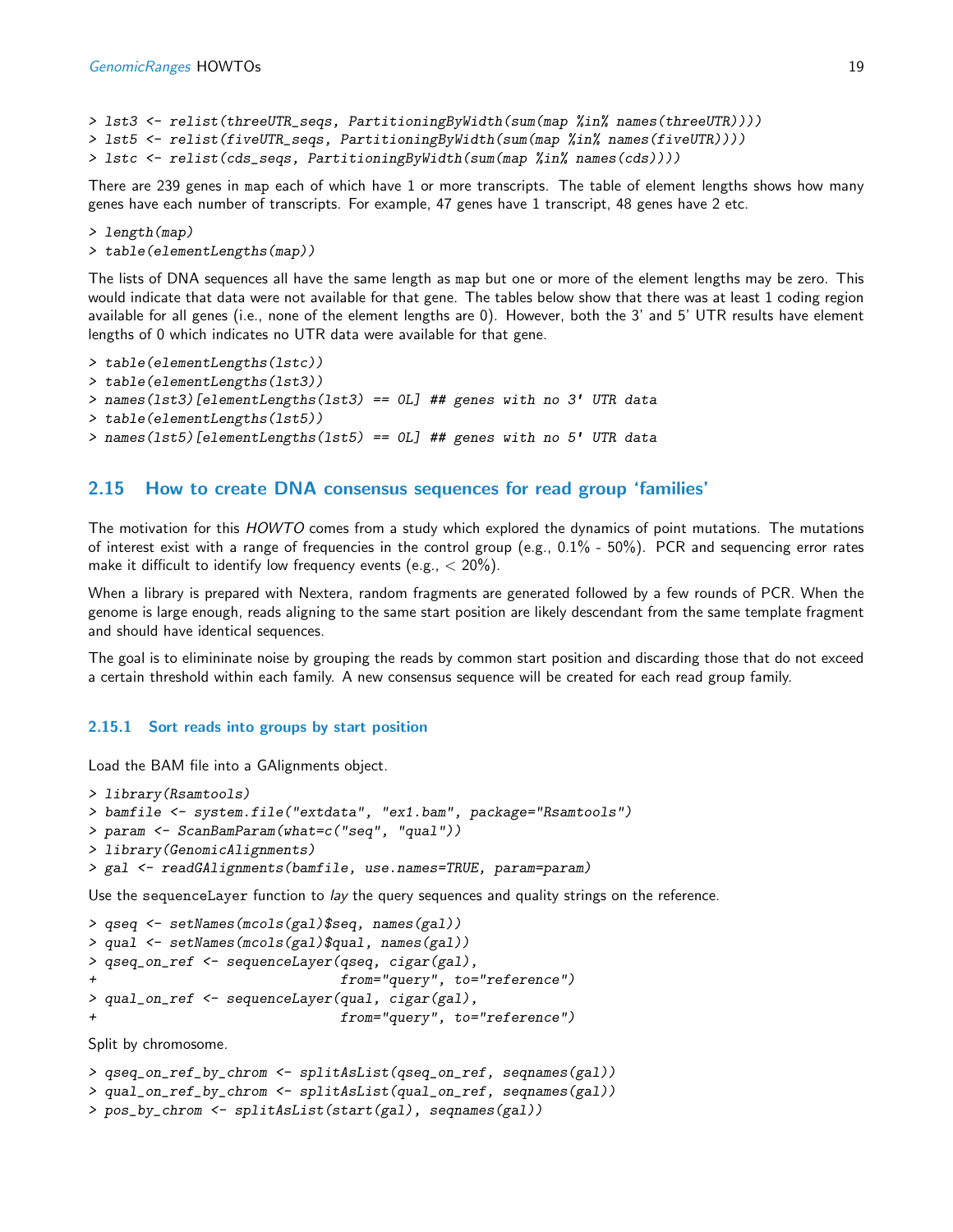For each chromosome generate one GRanges object that contains unique alignment start positions and attach 3 metadata columns to it: the number of reads, the query sequences, and the quality strings.

```
> gr_by_chrom <- lapply(seqlevels(gal),
+ function(seqname)
+ {
+ qseq_on_ref2 <- qseq_on_ref_by_chrom[[seqname]]
+ qual_on_ref2 <- qual_on_ref_by_chrom[[seqname]]
+ pos2 <- pos_by_chrom[[seqname]]
+ qseq_on_ref_per_pos <- split(qseq_on_ref2, pos2)
+ qual_on_ref_per_pos <- split(qual_on_ref2, pos2)
+ nread <- elementLengths(qseq_on_ref_per_pos)
+ gr_mcols <- DataFrame(nread=unname(nread),
+ qseq_on_ref=unname(qseq_on_ref_per_pos),
+ qual_on_ref=unname(qual_on_ref_per_pos))
+ gr <- GRanges(Rle(seqname, nrow(gr_mcols)),
+ IRanges(as.integer(names(nread)), width=1))
+ mcols(gr) <- gr_mcols
+ seqlevels(gr) <- seqlevels(gal)
+ gr
+ })
```
Combine all the GRanges objects obtained in (4) in 1 big GRanges object:

```
> gr <- do.call(c, gr_by_chrom)
> seqinfo(gr) <- seqinfo(gal)
```
'gr' is a GRanges object that contains unique alignment start positions:

 $>$  gr[1:6]

```
GRanges with 6 ranges and 3 metadata columns:
   seqnames ranges strand | nread
     <Rle> <IRanges> <Rle> | <integer>
 [1] seq1 [1, 1] * | 1
 [2] seq1 [3, 3] * | 1
 [3] seq1 [5, 5] * | 1
 [4] seq1 [6, 6] * | 1
 [5] seq1 [ 9, 9] * | 1
 [6] seq1 [13, 13] * | 2
                                           qseq_on_ref
                                      <DNAStringSetList>
 [1] CACTAGTGGCTCATTGTAAATGTGTGGTTTAACTCG
 [2] CTAGTGGCTCATTGTAAATGTGTGGTTTAACTCGT
 [3] AGTGGCTCATTGTAAATGTGTGGTTTAACTCGTCC
 [4] GTGGCTCATTGTAATTTTTTGTTTTAACTCTTCTCT
 [5] GCTCATTGTAAATGTGTGGTTTAACTCGTCCATGG
 [6] ATTGTAAATGTGTGGTTTAACTCGTCCCTGGCCCA,ATTGTAAATGTGTGGTTTAACTCGTCCATGGCCCAG
                                           qual_on_ref
                                        <BStringSetList>
 [1] <<<<<<<<<<<<<<<;<<<<<<<<<5<<<<<;:<;7
 [2] <<<<<<<<<<0<<<<655<<7<<<:9<<3/:<6):
 [3] <<<<<<<<<<<7;71<<;<;;<7;<<3;);3*8/5
 [4] (-&---,---)-)-, '--)---', +-,), ''*,
 [5] <<<<<<<<<<<<<<<;<;7<<<<<<<<7<<;:<5%
 [6] <<<<<<;<<8<<<<:<8; 6/686k; (16666,<<<<;<<c><<8<<<<<8<<8<8<3<8; (50,600)---
```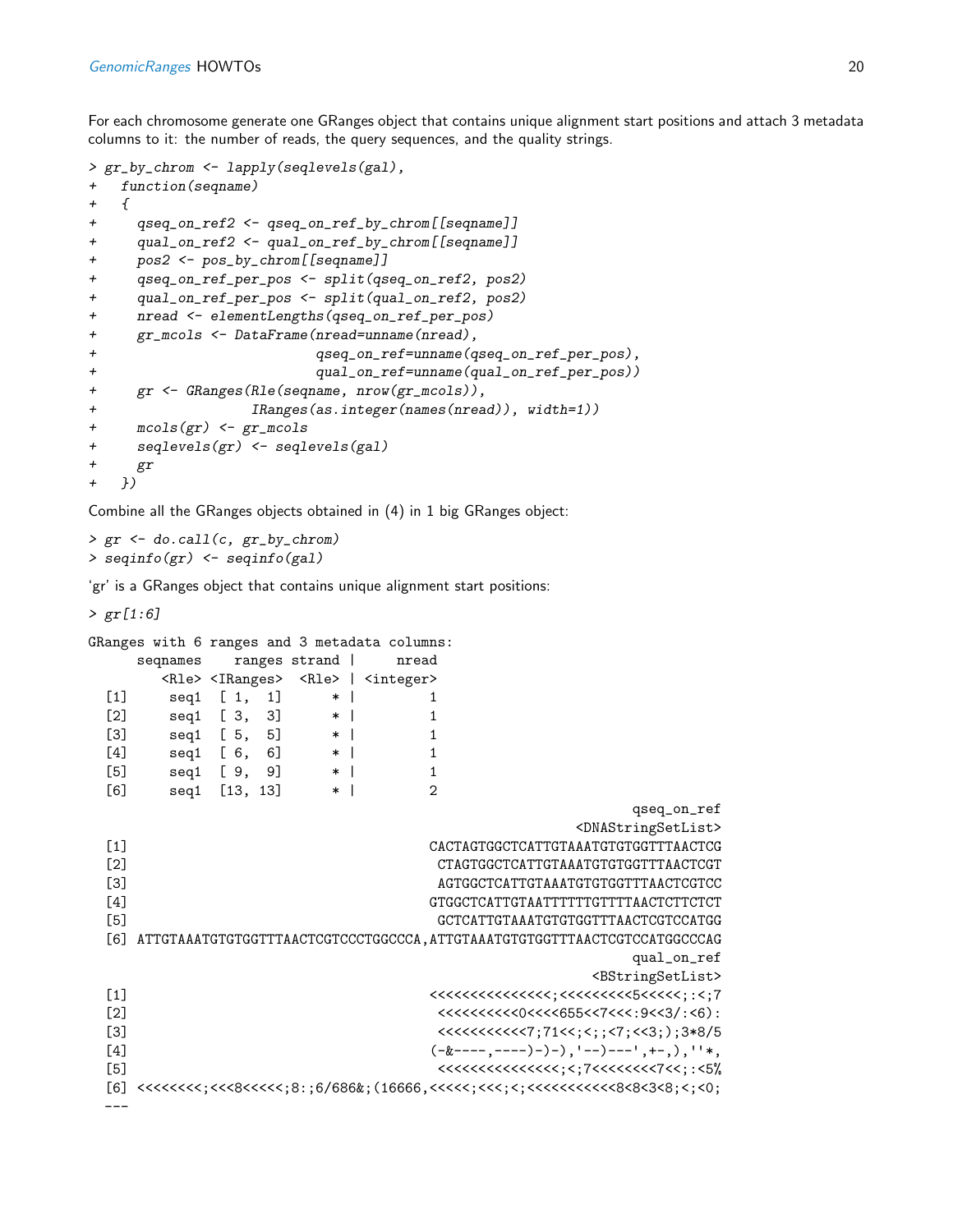```
seqlengths:
  seq1 seq2
  1575 1584
Look at qseq_on_ref and qual_on_ref.
> qseq_on_ref
 A DNAStringSet instance of length 3271
      width seq names
   [1] 36 CACTAGTGGCTCATTGTAAATGTGTGGTTTAACTCG B7_591:4:96:693:509
  [2] 35 CTAGTGGCTCATTGTAAATGTGTGGTTTAACTCGT EAS54_65:7:152:36...
  [3] 35 AGTGGCTCATTGTAAATGTGTGGTTTAACTCGTCC EAS51_64:8:5:734:57
   ... ... ...
[3269] 35 TTTTTTCTTTTTTTTTTTTTTTTTTTGCATGCCA EAS139_11:7:50:12...
[3270] 35 TTTTTTTTTTTTTTTTTTTTTTTGCATGCCAGAAA EAS54_65:3:320:20...
[3271] 35 TTTTTTTTTTTTTTTTTTTTTTTCATGCCAGAAAA EAS114_26:7:37:79...
> qual_on_ref
 A BStringSet instance of length 3271
      width seq names
  [1] 36 <<<<<<<<<<<<<<<;<<<<<<<<<5<<<<<;:<;7 B7_591:4:96:693:509
  [2] 35 <<<<<<<<<<0<<<<655<<7<<<:9<<3/:<6): EAS54_65:7:152:36...
  [3] 35 <<<<<<<<<<<7;71<<;<;;<7;<<3;);3*8/5 EAS51_64:8:5:734:57
   ... ... ...
[3269] 35 <<<<,<&<7<<<<<<<<<<<<<<<<<<<<<<<<<< EAS139_11:7:50:12...
[3270] 35 +'''/<<<<7:;+<;::<<<;;<<<<<<<<<<<<< EAS54_65:3:320:20...
[3271] 35 3,,,===6===<===<;=====-============ EAS114_26:7:37:79...
2 reads align to start position 13. Let's have a close look at their sequences:
> mcols(gr)$qseq_on_ref[[6]]
 A DNAStringSet instance of length 2
   width seq names
[1] 35 ATTGTAAATGTGTGGTTTAACTCGTCCCTGGCCCA EAS56_61:6:18:467...
[2] 36 ATTGTAAATGTGTGGTTTAACTCGTCCATGGCCCAG EAS114_28:5:296:3...
and their qualities:
> mcols(gr)$qual_on_ref[[6]]
 A BStringSet instance of length 2
   width seq names
[1] 35 <<<<<<<<;<<<8<<<<<;8:;6/686&;(16666 EAS56_61:6:18:467...
```
[2] 36 <<<<<;<<<;<;<<<<<<<<<<<8<8<3<8;<;<0; EAS114\_28:5:296:3...

Note that the sequence and quality strings are those projected to the reference so the first letter in those strings are on top of start position 13, the 2nd letter on top of position 14, etc...

#### <span id="page-20-0"></span>2.15.2 Remove low frequency reads

For each start position, remove reads with and under-represented sequence (e.g. threshold  $= 20\%$  for the data used here which is low coverage). A unique number is assigned to each unique sequence. This will make future calculations easier and a little bit faster.

```
> qseq_on_ref <- mcols(gr)$qseq_on_ref
> tmp <- unlist(qseq_on_ref, use.names=FALSE)
> qseq_on_ref_id <- relist(match(tmp, tmp), qseq_on_ref)
```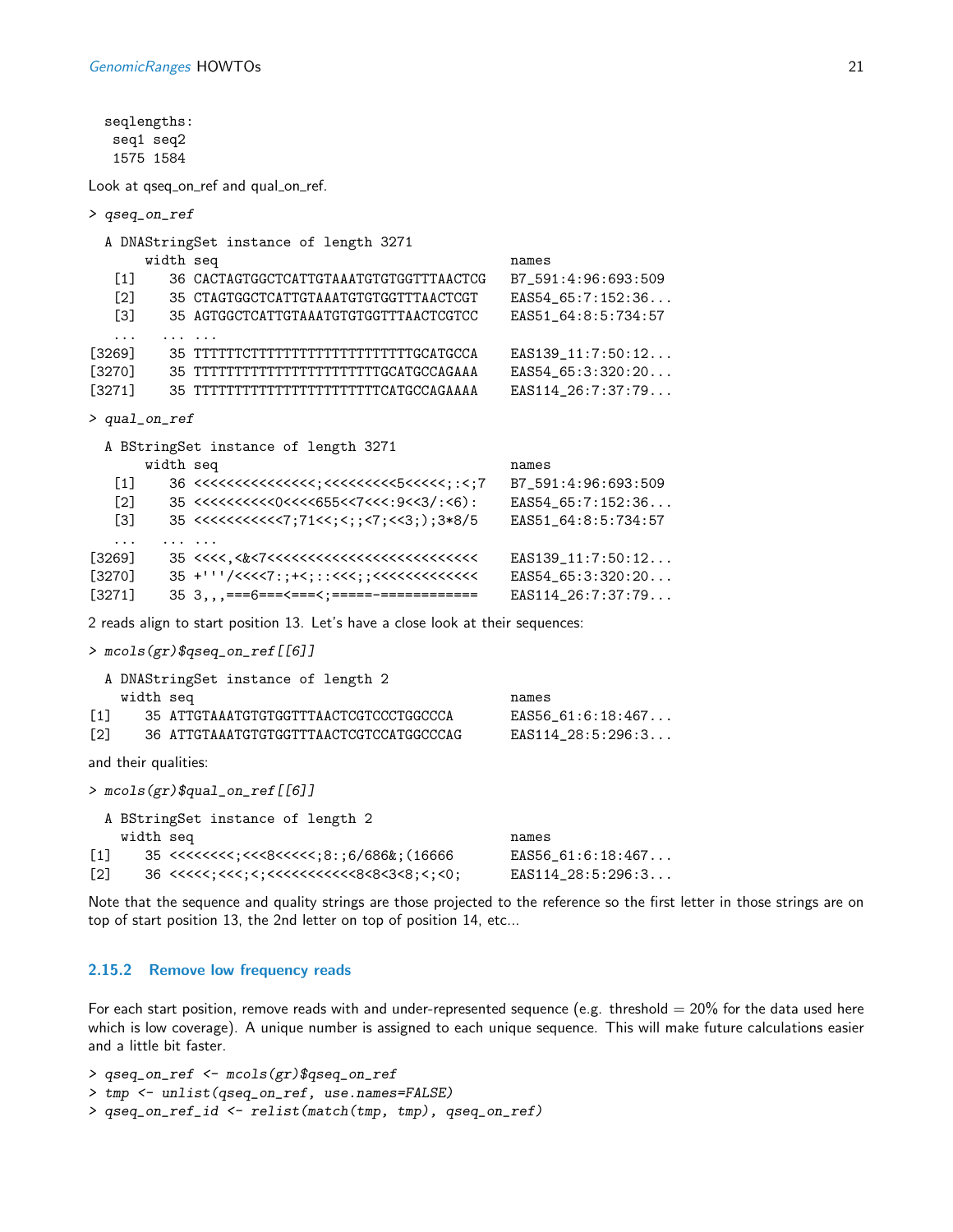Quick look at 'qseq\_on\_ref\_id': It's an IntegerList object with the same length and "shape" as 'qseq\_on\_ref'.

> qseq\_on\_ref\_id IntegerList of length 1934 [[1]] 1 [[2]] 2 [[3]] 3 [[4]] 4 [[5]] 5 [[6]] 6 7 [[7]] 8 [[8]] 9 [[9]] 10 11 [[10]] 12 ... <1924 more elements> Remove the under represented ids from each list element of 'qseq\_on\_ref\_id':

> qseq\_on\_ref\_id2 <- endoapply(qseq\_on\_ref\_id,

+ function(ids) ids[countMatches(ids, ids) >= 0.2 \* length(ids)])

Remove corresponding sequences from 'qseq\_on\_ref':

```
> tmp <- unlist(qseq_on_ref_id2, use.names=FALSE)
> qseq_on_ref2 <- relist(unlist(qseq_on_ref, use.names=FALSE)[tmp],
+ qseq_on_ref_id2)
```
<span id="page-21-0"></span>2.15.3 Create a consensus sequence for each read group family

Compute 1 consensus matrix per chromosome:

```
> split_factor <- rep.int(seqnames(gr), elementLengths(qseq_on_ref2))
> qseq_on_ref2 <- unlist(qseq_on_ref2, use.names=FALSE)
> qseq_on_ref2_by_chrom <- splitAsList(qseq_on_ref2, split_factor)
> qseq_pos_by_chrom <- splitAsList(start(gr), split_factor)
> cm_by_chrom <- lapply(names(qseq_pos_by_chrom),
+ function(seqname)
+ consensusMatrix(qseq_on_ref2_by_chrom[[seqname]],
+ as.prob=TRUE,
+ shift=qseq_pos_by_chrom[[seqname]]-1,
+ width=seqlengths(gr)[[seqname]]))
> names(cm_by_chrom) <- names(qseq_pos_by_chrom)
```
'cm\_by\_chrom' is a list of consensus matrices. Each matrix has 17 rows (1 per letter in the DNA alphabet) and 1 column per chromosome position.

```
> lapply(cm_by_chrom, dim)
$seq1
[1] 18 1575
$seq2
[1] 18 1584
```
Compute the consensus string from each consensus matrix. We'll put "+" in the strings wherever there is no coverage for that position, and "N" where there is coverage but no consensus.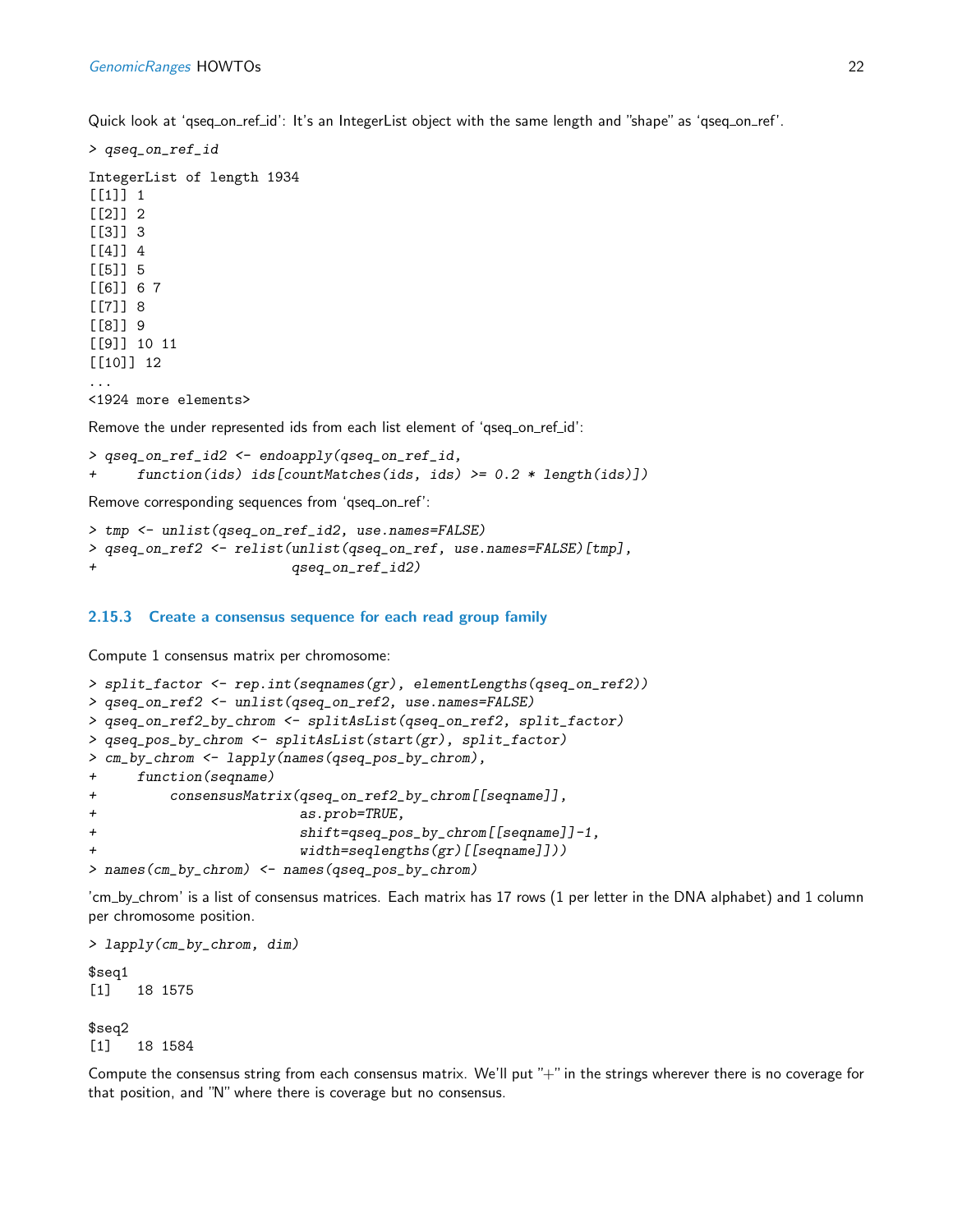```
> cs_by_chrom <- lapply(cm_by_chrom,
+ function(cm) {
+ ## need to "fix" 'cm' because consensusString()
+ ## doesn't like consensus matrices with columns
+ ## that contain only zeroes (e.g., chromosome
+ ## positions with no coverage)
+ idx <- colSums(cm) == 0L
+ cm["+'", idx] < -1+ DNAString(consensusString(cm, ambiguityMap="N"))
+ })
```
The new consensus strings.

```
> cs_by_chrom
```
\$seq1

```
1575-letter "DNAString" instance
seq: NANTAGNNNCTCANTTTAAANNTTTNTTTTTN...AATNATANNTTTNTTNTTTNTCTGNAC+++++
```
\$seq2

```
1584-letter "DNAString" instance
seq: ++++++++++++++++++++++++++++++++...NNNANANANANCTNNA++++++++++++++++
```
#### <span id="page-22-0"></span>2.16 How to compute binned averages along a genome

In some applications, there is the need to compute the average of a variable along a genome for a set of predefined fixed-width regions (sometimes called "bins"). One such example is coverage. Coverage is an RleList with one list element per chromosome. Here we simulate a coverage list.

```
> library(BSgenome.Scerevisiae.UCSC.sacCer2)
> set.seed(22)
> cov <- RleList(
+ lapply(seqlengths(Scerevisiae),
           function(len) Rle(sample(-10:10, len, replace=TRUE))),
+ compress=FALSE)
> head(cov, 3)
RleList of length 3
$chrI
integer-Rle of length 230208 with 219146 runs
 Lengths: 1 1 1 1 1 1 1 1 1 ... 1 1 1 1 1 1 1
 Values : -4 -1 10 0 7 5 2 ... 4 -2 -8 1 -10 -8 -10
$chrII
integer-Rle of length 813178 with 774522 runs
 Lengths: 1 1 1 1 1 1 1 1 1 ... 1 1 1 2 2 1 1
 Values : -3 -6 -7 -3 9 -4 -10 ... -3 -4 -5 2 -2 -8 0
$chrIII
integer-Rle of length 316617 with 301744 runs
 Lengths: 1 1 1 1 1 1 1 1 ... 1 1 1 1 1 1 1
 Values : 2 -3 -6 5 9 5 3 ... 4 -7 -10 -5 -10 -1 -3
Use the tileGenome function to create a set of bins along the genome.
> bins1 <- tileGenome(seqinfo(Scerevisiae), tilewidth=100,
+ cut.last.tile.in.chrom=TRUE)
```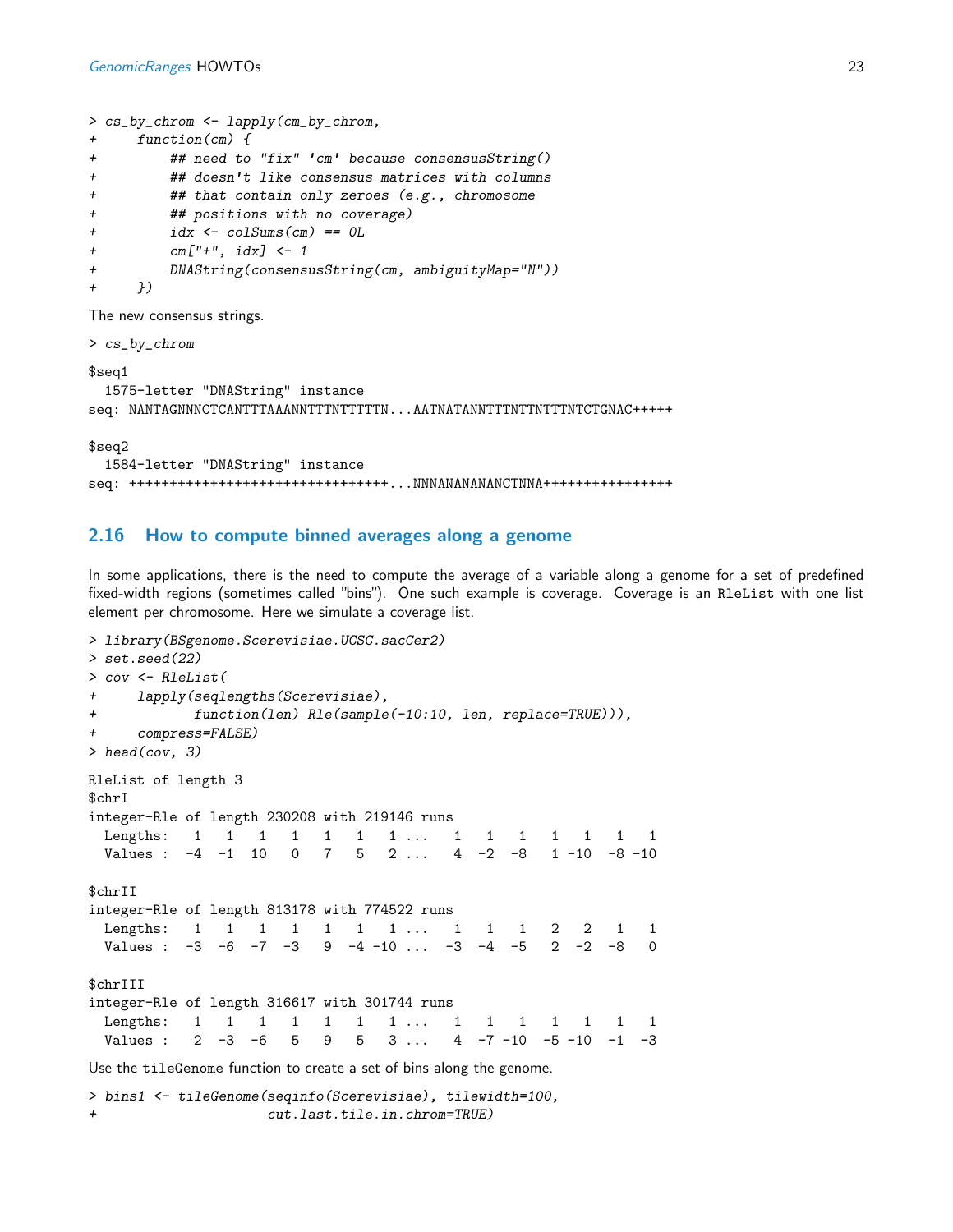We define the following function to compute the binned average of a numerical variable defined along a genome.

Arguments:

```
'bins': a GRanges object representing the genomic bins.
    Typically obtained by calling tileGenome() with
    'cut.last.tile.in.chrom=TRUE'.
'numvar': a named RleList object representing a numerical
    variable defined along the genome covered by 'bins', which
    is the genome described by 'seqinfo(bins)'.
'mcolname': the name to give to the metadata column that will
    contain the binned average in the returned object.
```
The function returns 'bins' with an additional metadata column named 'mcolname' containing the binned average.

```
> binnedAverage <- function(bins, numvar, mcolname)
+ {
+ stopifnot(is(bins, "GRanges"))
+ stopifnot(is(numvar, "RleList"))
+ stopifnot(identical(seqlevels(bins), names(numvar)))
+ bins_per_chrom <- split(ranges(bins), seqnames(bins))
+ means_list <- lapply(names(numvar),
+ function(seqname) {
+ views <- Views(numvar[[seqname]],
+ bins_per_chrom[[seqname]])
+ viewMeans(views)
+ })
+ new_mcol <- unsplit(means_list, as.factor(seqnames(bins)))
+ mcols(bins)[[mcolname]] <- new_mcol
+ bins
+ }
Compute the binned average for 'cov':
> bins1 <- binnedAverage(bins1, cov, "binned_cov")
> bins1
GRanges with 121639 ranges and 1 metadata column:
        seqnames ranges strand | binned_cov
          <Rle> <IRanges> <Rle> | <numeric>
     [1] chrI [1, 100] * | -0.66
     [2] chrI [101, 200] * | -0.05<br>[3] chrI [201, 300] * | -1.56
     [3] chrI [201, 300] * | -1.56
     ... ... ... ... ... ...
 [121637] 2micron [6101, 6200] * | -0.25
 [121638] 2micron [6201, 6300] * | -0.54
 [121639] 2micron [6301, 6318] * | -0.444444444444444
```
-- seqlengths: chrI chrII chrIII chrIV ... chrXV chrXVI chrM 2micron 230208 813178 316617 1531919 ... 1091289 948062 85779 6318

<span id="page-23-0"></span>The bin size can be modified with the tilewidth argument to tileGenome. For additional examples see ?tileGenome.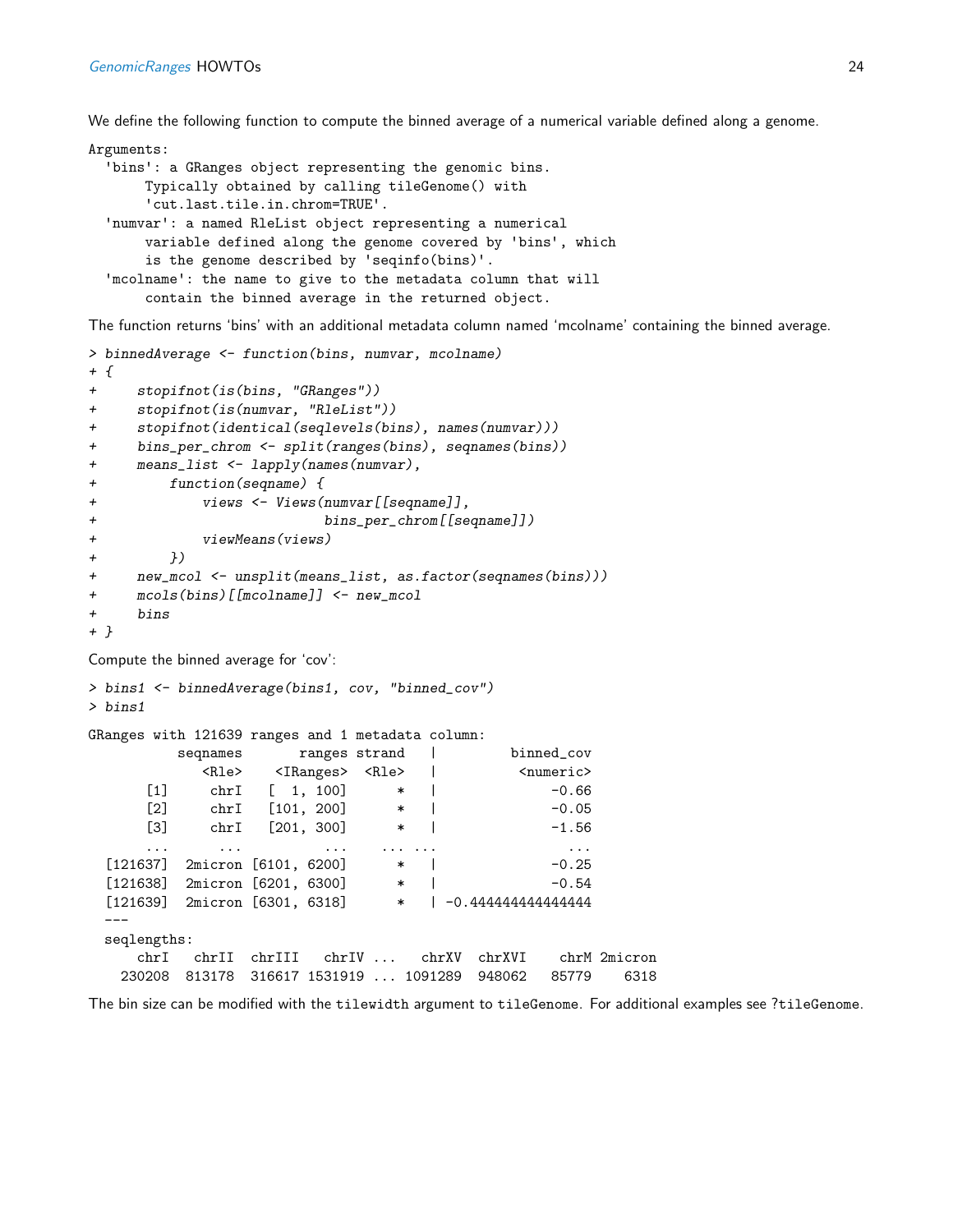## 3 Session Information

R version 3.1.1 (2014-07-10)

```
Platform: x86_64-unknown-linux-gnu (64-bit)
locale:
 [1] LC_CTYPE=en_US.UTF-8 LC_NUMERIC=C
 [3] LC_TIME=en_US.UTF-8 LC_COLLATE=en_US.UTF-8
 [5] LC_MONETARY=en_US.UTF-8 LC_MESSAGES=en_US.UTF-8
 [7] LC_PAPER=en_US.UTF-8 LC_NAME=C
 [9] LC_ADDRESS=C LC_TELEPHONE=C
[11] LC_MEASUREMENT=en_US.UTF-8 LC_IDENTIFICATION=C
attached base packages:
[1] parallel stats graphics grDevices utils datasets
[7] methods base
other attached packages:
 [1] BSgenome.Scerevisiae.UCSC.sacCer2_1.4.0
 [2] BSgenome.Hsapiens.UCSC.hg19_1.4.0
 [3] BSgenome_1.33.8
 [4] rtracklayer_1.25.13
 [5] edgeR_3.7.12
 [6] limma_3.21.10
 [7] DESeq_1.17.0
 [8] lattice_0.20-29
 [9] locfit_1.5-9.1
[10] TxDb.Dmelanogaster.UCSC.dm3.ensGene_2.14.0
[11] TxDb.Athaliana.BioMart.plantsmart21_2.14.0
[12] TxDb.Hsapiens.UCSC.hg19.knownGene_2.14.0
[13] GenomicFeatures_1.17.13
[14] AnnotationDbi_1.27.9
[15] Biobase_2.25.0
[16] GenomicAlignments_1.1.22
[17] Rsamtools_1.17.32
[18] Biostrings_2.33.13
[19] XVector_0.5.7
[20] GenomicRanges_1.17.29
[21] GenomeInfoDb_1.1.18
[22] IRanges_1.99.23
[23] S4Vectors_0.1.2
[24] BiocGenerics 0.11.3
[25] pasillaBamSubset_0.3.0
loaded via a namespace (and not attached):
 [1] annotate_1.43.5 BatchJobs_1.3 BBmisc_1.7
 [4] BiocParallel_0.7.9 BiocStyle_1.3.4 biomaRt_2.21.1
 [7] bitops_1.0-6 brew_1.0-6 checkmate_1.2
[10] codetools_0.2-8 DBI_0.2-7 digest_0.6.4
[13] fail_1.2 foreach_1.4.2 genefilter_1.47.6
[16] geneplotter_1.43.0 grid_3.1.1 iterators_1.0.7
[19] RColorBrewer_1.0-5 RCurl_1.95-4.3 RSQLite_0.11.4
[22] sendmailR_1.1-2 splines_3.1.1 stats4_3.1.1
```